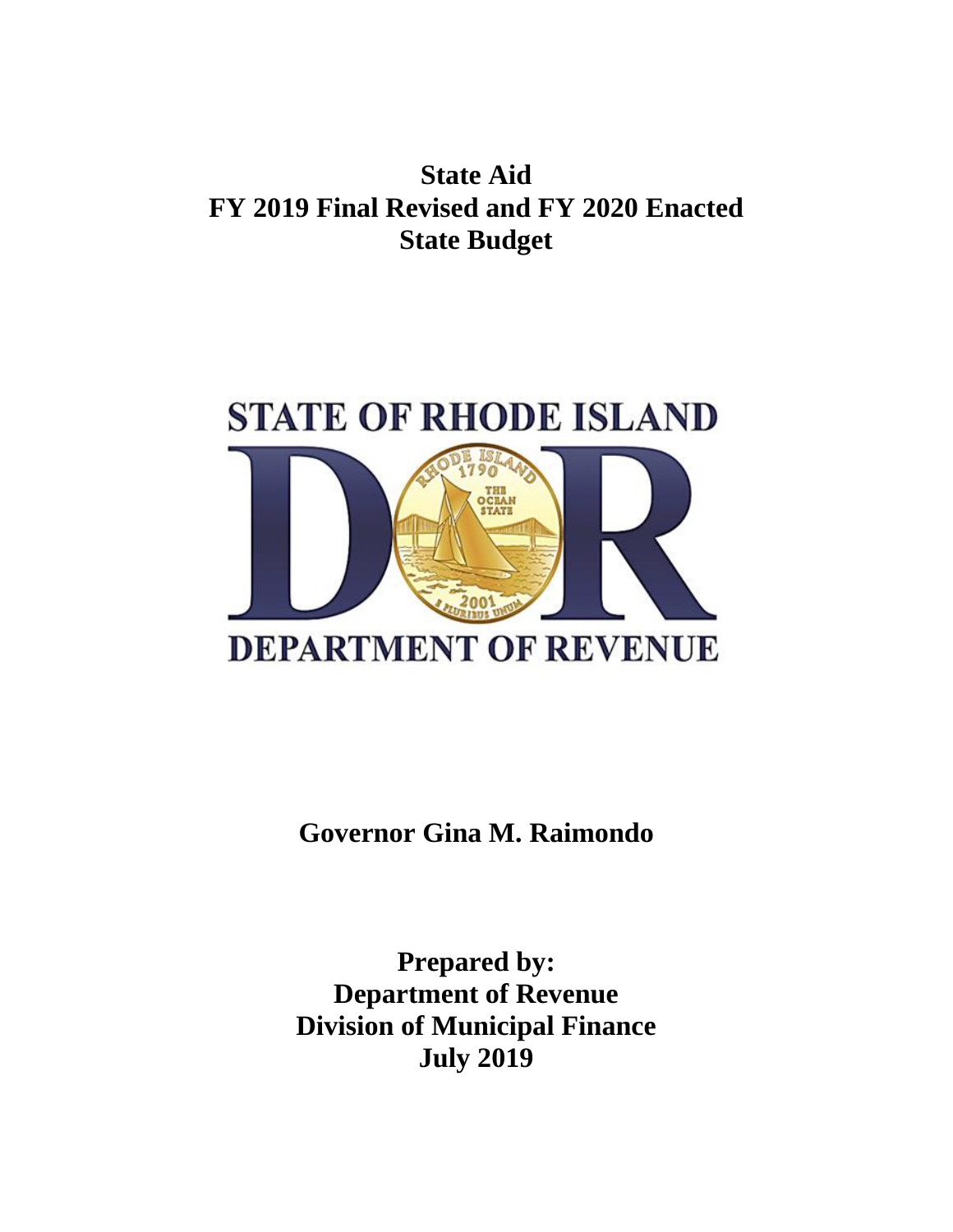## **Municipal Aid**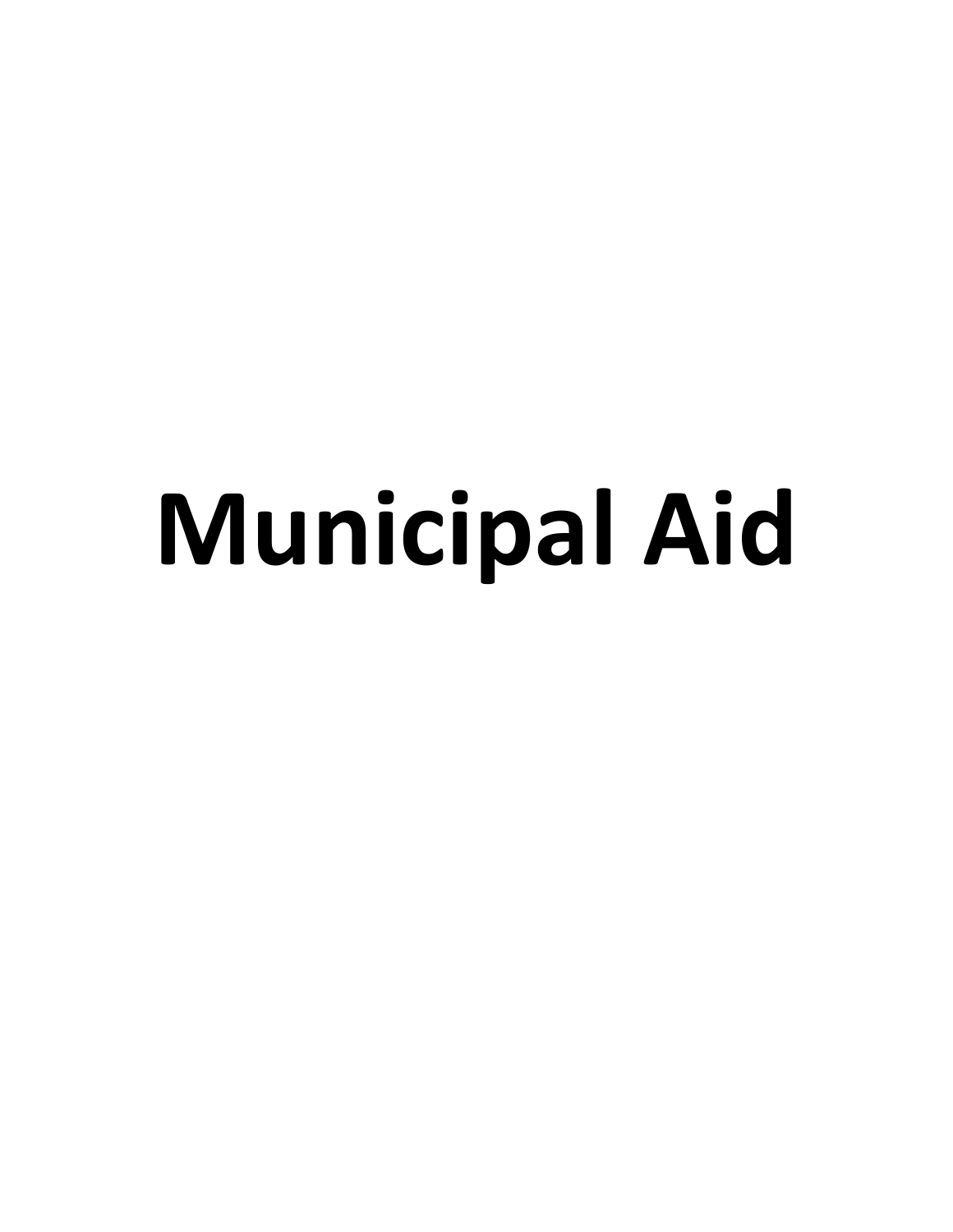| <b>City or Town</b>                                    | <b>Payment</b><br>In Lieu of | <b>Distressed</b><br>Community | <b>State</b><br>Library | <b>Motor Vehicle</b><br><b>Excise Tax</b> | <b>Motor Vehicle</b><br><b>Phase Out</b> | <b>Motor Vehicle</b><br><b>Excise Tax</b> | FY 2019 Total<br>Appropriated |
|--------------------------------------------------------|------------------------------|--------------------------------|-------------------------|-------------------------------------------|------------------------------------------|-------------------------------------------|-------------------------------|
|                                                        | <b>Tax Exempt</b>            | <b>Relief Fund</b>             | Aid                     | Reimbursement                             | Reimbursement                            | <b>Total</b>                              | <b>State Aid</b>              |
|                                                        | <b>Property</b><br>17,514    |                                | 377,408                 | <b>Base Amount</b>                        | 654,552                                  | Reimbursement (1)                         | 1,271,055.05                  |
| Barrington                                             |                              |                                |                         | 221,581                                   |                                          | 876,133                                   |                               |
| <b>Bristol</b>                                         | 1,335,274                    |                                | 192,571                 | 109,436                                   | 451,693                                  | 561,128                                   | 2,088,974                     |
| Burrillville                                           | 98,273                       |                                | 173,440                 | 207,065                                   | 919,758                                  | 1,126,822                                 | 1,398,536                     |
| <b>Central Falls</b>                                   | 895                          | 217,757                        | 26,487                  | 102,184                                   | 400,386                                  | 502,570                                   | 747,710                       |
| Charlestown                                            |                              |                                | 51,117                  | 44,815                                    | 198,744                                  | 243,559                                   | 294,676                       |
| Coventry                                               |                              |                                | 232,971                 | 251,244                                   | 1,261,782                                | 1,513,027                                 | 1,745,997                     |
| Cranston                                               | 5,403,870                    | 1,233,378                      | 599,627                 | 1,042,441                                 | 4,873,529                                | 5,915,970                                 | 13,152,845                    |
| Cumberland                                             |                              |                                | 279,091                 | 253,650                                   | 1,181,380                                | 1,435,030                                 | 1,714,121                     |
| <b>East Greenwich</b>                                  | 659,856                      |                                | 131,335                 | 84,112                                    | 351,953                                  | 436,065                                   | 1,227,256                     |
| East Providence                                        | 244,237                      |                                | 418,643                 | 516,914                                   | 1,489,222                                | 2,006,137                                 | 2,669,017                     |
| Exeter                                                 |                              |                                | 49,367                  | 93,419                                    | 471,116                                  | 564,536                                   | 613,902.78                    |
| Foster                                                 |                              |                                | 33,624                  | 74,174                                    | 365,452                                  | 439,626                                   | 473,250                       |
| Glocester                                              |                              |                                | 78,446                  | 104,711                                   | 479,433                                  | 584,144                                   | 662,590                       |
| Hopkinton                                              |                              |                                | 34,850                  | 72,384                                    | 368,018                                  | 440,403                                   | 475,253                       |
| Jamestown                                              |                              |                                | 123,716                 | 22,334                                    | 82,111                                   | 104,445                                   | 228,161                       |
| Johnston                                               |                              | 1,065,944                      | 120,586                 | 437,352                                   | 2,172,842                                | 2,610,194                                 | 3,796,724                     |
| Lincoln                                                |                              |                                | 202,908                 | 206,198                                   | 703,845                                  | 910,043                                   | 1,112,951                     |
| Little Compton                                         |                              |                                | 34,306                  | 13,465                                    | 53,463                                   | 66,928                                    | 101,234                       |
| Middletown                                             |                              |                                | 145,601                 | 76,147                                    | 221,836                                  | 297,982                                   | 443,583                       |
| Narragansett                                           |                              |                                | 187,492                 | 61,720                                    | 242,013                                  | 303,733                                   | 491,225                       |
| Newport                                                | 1,431,152                    |                                | 412,478                 | 80,642                                    | 301,792                                  | 382,434                                   | 2,226,065                     |
| New Shoreham                                           |                              |                                | 84,344                  | 6,910                                     | 45,196                                   | 52,106                                    | 136,450                       |
| North Kingstown                                        | 1,762                        |                                | 278,709                 | 192,589                                   | 539,103                                  | 731,692                                   | 1,012,163                     |
| North Providence                                       |                              | 1,000,937                      | 197,946                 | 393,779                                   | 2,269,104                                | 2,662,883                                 | 3,861,765                     |
| North Smithfield                                       |                              |                                | 77,887                  | 183,264                                   | 782,624                                  | 965,888                                   | 1,043,775                     |
| Pawtucket                                              | 575,928                      | 1,507,940                      | 390,645                 | 821,285                                   | 4,329,899                                | 5,151,184                                 | 7,625,696                     |
| Portsmouth                                             |                              |                                | 114,736                 | 94,646                                    | 266,445                                  | 361,091                                   | 475,827                       |
| Providence                                             | 33,497,659                   | 5,606,831                      | 1,282,046               | 1,620,464                                 | 10,041,466                               | 11,661,930                                | 52,048,466                    |
| Richmond                                               |                              |                                | 24,913                  | 66,710                                    | 300,199                                  | 366,909                                   | 391,821                       |
| Scituate                                               |                              |                                | 104,590                 | 71,269                                    | 214,633                                  | 285,902                                   | 390,492                       |
| Smithfield                                             | 763,295                      |                                | 295,708                 | 267,692                                   | 707,094                                  | 974,786                                   | 2,033,789                     |
| South Kingstown                                        | 207,011                      |                                | 213,881                 | 142,445                                   | 511,156                                  | 653,601                                   | 1,074,493                     |
| Tiverton                                               |                              |                                | 122,624                 | 62,598                                    | 241,745                                  | 304,343                                   | 426,967                       |
| Warren                                                 |                              |                                | 56,679                  | 94,349                                    | 448,562                                  | 542,910                                   | 599,589                       |
| Warwick                                                | 1,687,863                    |                                | 737,667                 | 1,013,712                                 | 3,249,466                                | 4,263,178                                 | 6,688,708                     |
| Westerly                                               | 164,915                      |                                | 315,893                 | 220,009                                   | 995,209                                  | 1,215,218                                 | 1,696,026                     |
| West Greenwich                                         |                              |                                | 36,772                  | 55,996                                    | 227,025                                  | 283,021                                   | 319,793                       |
| West Warwick                                           |                              | 904,159                        | 160,224                 | 238,429                                   | 1,107,180                                | 1,345,609                                 | 2,409,992                     |
| Woonsocket                                             |                              | 847,512                        | 197,081                 | 377,867                                   | 2,690,768                                | 3,068,635                                 | 4,113,227                     |
| Subtotal                                               | \$46,089,504                 | \$12,384,458                   | \$8,598,411             | \$10,000,000                              | \$46,211,793                             | \$56,211,793                              | \$123,284,166                 |
|                                                        |                              |                                |                         |                                           |                                          |                                           |                               |
| Motor Vehicle Phase Out Reimbursement - Fire Districts |                              |                                |                         |                                           | 70,714                                   | 70,714                                    | 70,714                        |
| Statewide Reference Library Resource Grant             |                              |                                | 701,052                 |                                           |                                          |                                           | 701,052                       |
| Grant-In-Aid to Institutional Libraries                |                              |                                | 62,609                  |                                           |                                          |                                           | 62,609                        |
| <b>Library Construction Reimbursement</b>              |                              |                                | 2,176,470               |                                           |                                          |                                           | 2,176,470                     |
| <b>Total</b>                                           | \$46,089,504                 | \$12,384,458                   | \$11,538,542            | \$10,000,000                              | \$46,282,507                             | \$56,282,507                              | \$126,295,011                 |

(1) The base motor vehicle distribution is \$10 million. The additional amount of \$46.2 million in FY 2019 due to the implementation of the motor vehicle phase-out is based on the 12/31/17 assessment data. The state's FY 2019 motor vehicle reimbursement corresponds with the FY 2019 local fiscal year for all communities except for East Providence for which it corresponds with their FY 2018. An additional estimated amount of \$70,714 will be provided to all the fire districts in Lincoln. The amount owed to fire districts will be revised once we have received and reviewed final data from the Quinnville fire district. Note, due to the relationship of the local fiscal year, this table reflects a one-year delay in the implementation and reimbursement for the Lonsdale and Saylesville fire districts pursuant to RIGL §44-34.1-2(b)(4). Currently only Lincoln's fire districts levy a tax on motor vehicles.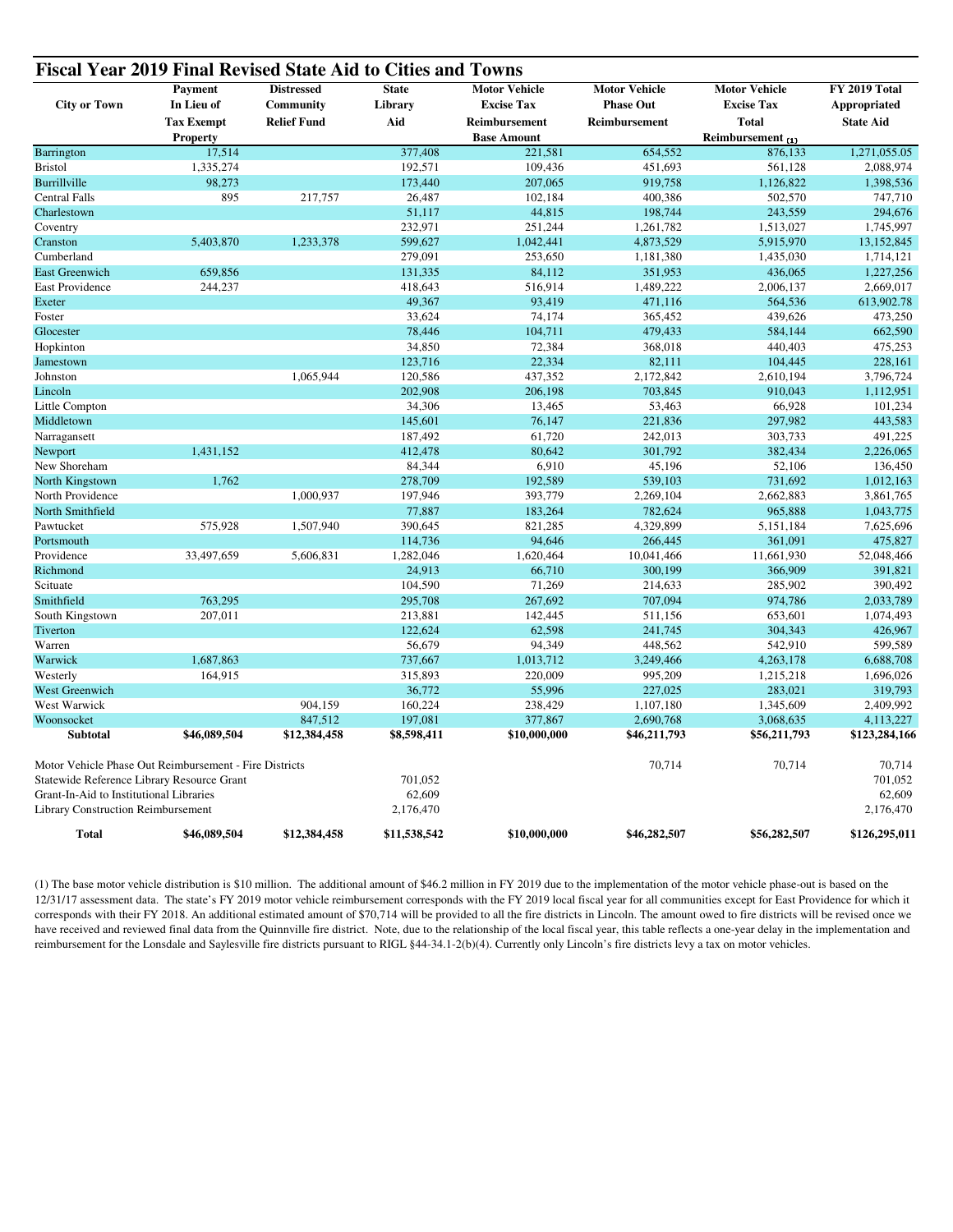| <b>Public Service</b><br>Hotel<br>FY 2019 Total<br>FY 2019 Total<br><b>Meals</b> and<br><b>City or Town</b><br><b>Shared Taxes</b><br>Corporation<br>$\text{Tax}_{(2)(3)}$<br><b>Beverage</b><br>Shared &<br>$\text{Tax}_{(3)}$<br><b>State Aid</b><br><b>Appropriated Aid</b><br>$\text{Tax}_{(1)}$<br>205,777<br>2.975<br>184,231<br>392,983<br>Barrington<br>1,664,038<br>282,413<br>795,933<br><b>Bristol</b><br>63,193<br>450,327<br>2,884,906<br>204.641<br><b>Burrillville</b><br>67<br>213,853<br>418,561<br>1,817,096<br>130<br><b>Central Falls</b><br>244,423<br>142,590<br>387,143<br>1,134,853<br>Charlestown<br>98,143<br>69.167<br>186,738<br>354,048<br>648,724<br>Coventry<br>441,150<br>110,264<br>465,105<br>1,016,519<br>2,762,516<br>Cranston<br>1,020,830<br>25,623<br>1,970,063<br>3,016,517<br>16,169,362<br>Cumberland<br>432,719<br>834<br>538,394<br>971,947<br>2,686,068<br>165,389<br>1,149<br>859,011<br>2,086,267<br><b>East Greenwich</b><br>692,473<br>East Providence<br>596,479<br>48,439<br>1,073,291<br>1,718,210<br>4,387,227<br>Exeter<br>84,777<br>116,146<br>200,923<br>814,825<br>59,029<br>654<br>Foster<br>23,318<br>83,002<br>556,252<br>125,379<br>Glocester<br>3,142<br>75,246<br>203,767<br>866,356<br>Hopkinton<br>102,396<br>1,699<br>53,375<br>632,723<br>157,470<br>Jamestown<br>68,937<br>28.190<br>90,219<br>187,346<br>415,508<br>Johnston<br>367,606<br>7,618<br>707,222<br>1,082,446<br>4,879,170<br>Lincoln<br>271,180<br>115,002<br>809,600<br>1,195,781<br>2,308,732<br>44,099<br>Little Compton<br>20,094<br>64,932<br>129,125<br>230,358<br>Middletown<br>202,470<br>1,103,395<br>808,113<br>2,113,978<br>2,557,561<br>197,800<br>274,149<br>1,659,046<br>Narragansett<br>695,871<br>1,167,821<br>Newport<br>310,104<br>2,631,649<br>2,633,811<br>5,575,564<br>7,801,629<br>New Shoreham<br>11,170<br>375,325<br>657,333<br>1,043,827<br>1,180,278<br>331,080<br>115,196<br>622,641<br>1,068,916<br>North Kingstown<br>2,081,079<br>North Providence<br>408,082<br>551<br>396,018<br>4,666,417<br>804,651<br>North Smithfield<br>154,320<br>3,315<br>459,340<br>301,705<br>1,503,115<br>Pawtucket<br>901,017<br>92,605<br>942,907<br>9,562,225<br>1,936,529<br>218,991<br>Portsmouth<br>17,453<br>279,042<br>515,486<br>991,313<br>Providence<br>2,257,319<br>2,282,315<br>6,229,813<br>10,769,447<br>62,817,913<br>639,915<br>Richmond<br>96,149<br>6,783<br>145,162<br>248,093<br>Scituate<br>132,283<br>7,197<br>67,453<br>206,933<br>597,425<br>Smithfield<br>272,126<br>170,688<br>794,663<br>1,237,478<br>3,271,267<br>South Kingstown<br>386,853<br>200,769<br>909,281<br>1,496,903<br>2,571,396<br>199,352<br>3,667<br>455,491<br>882,459<br>Tiverton<br>252,472<br>Warren<br>133,129<br>832<br>318,633<br>452,593<br>1,052,182<br>1,284,365<br>Warwick<br>1,033,439<br>3,179,613<br>5,497,416<br>12,186,124<br>Westerly<br>285,934<br>703,752<br>928,347<br>1,918,034<br>3,614,059<br>West Greenwich<br>77,141<br>126,859<br>122,126<br>326,126<br>645,919<br>West Warwick<br>363,946<br>157,869<br>3,322,737<br>390,931<br>912.745<br>520,903<br>53,543<br>5,254,000<br>Woonsocket<br>566,326<br>1,140,773<br><b>Subtotal</b><br>\$13,308,972<br>\$10,392,526<br>\$28,817,377<br>\$52,518,874<br>\$175,803,040<br>Motor Vehicle Phase Out Reimbursement - Fire Districts<br>70,714<br>Statewide Reference Library Resource Grant (Providence)<br>701,052<br>62,609<br>Grant-In-Aid to Institutional Libraries<br>2,176,470<br><b>Library Construction Reimbursement</b><br>\$178,813,885<br><b>Total</b><br>\$13,308,972<br>\$10,392,526<br>\$28,817,377<br>\$52,518,874 | Fiscal Year 2019 Final Revised Pass Through Aid to Cities & Towns |  |  |  |  |  |  |  |  |  |  |
|--------------------------------------------------------------------------------------------------------------------------------------------------------------------------------------------------------------------------------------------------------------------------------------------------------------------------------------------------------------------------------------------------------------------------------------------------------------------------------------------------------------------------------------------------------------------------------------------------------------------------------------------------------------------------------------------------------------------------------------------------------------------------------------------------------------------------------------------------------------------------------------------------------------------------------------------------------------------------------------------------------------------------------------------------------------------------------------------------------------------------------------------------------------------------------------------------------------------------------------------------------------------------------------------------------------------------------------------------------------------------------------------------------------------------------------------------------------------------------------------------------------------------------------------------------------------------------------------------------------------------------------------------------------------------------------------------------------------------------------------------------------------------------------------------------------------------------------------------------------------------------------------------------------------------------------------------------------------------------------------------------------------------------------------------------------------------------------------------------------------------------------------------------------------------------------------------------------------------------------------------------------------------------------------------------------------------------------------------------------------------------------------------------------------------------------------------------------------------------------------------------------------------------------------------------------------------------------------------------------------------------------------------------------------------------------------------------------------------------------------------------------------------------------------------------------------------------------------------------------------------------------------------------------------------------------------------------------------------------------------------------------------------------------------------------------------------------------------------------------------------------------------------------------------------------------------------------------------------------------------------------------------------------------------------------------------------------------------------------------------------------------------------------------------------------------------------------------------------------------------------------------------------------------------------------------------------------------------------------------------------------------------------|-------------------------------------------------------------------|--|--|--|--|--|--|--|--|--|--|
|                                                                                                                                                                                                                                                                                                                                                                                                                                                                                                                                                                                                                                                                                                                                                                                                                                                                                                                                                                                                                                                                                                                                                                                                                                                                                                                                                                                                                                                                                                                                                                                                                                                                                                                                                                                                                                                                                                                                                                                                                                                                                                                                                                                                                                                                                                                                                                                                                                                                                                                                                                                                                                                                                                                                                                                                                                                                                                                                                                                                                                                                                                                                                                                                                                                                                                                                                                                                                                                                                                                                                                                                                                                  |                                                                   |  |  |  |  |  |  |  |  |  |  |
|                                                                                                                                                                                                                                                                                                                                                                                                                                                                                                                                                                                                                                                                                                                                                                                                                                                                                                                                                                                                                                                                                                                                                                                                                                                                                                                                                                                                                                                                                                                                                                                                                                                                                                                                                                                                                                                                                                                                                                                                                                                                                                                                                                                                                                                                                                                                                                                                                                                                                                                                                                                                                                                                                                                                                                                                                                                                                                                                                                                                                                                                                                                                                                                                                                                                                                                                                                                                                                                                                                                                                                                                                                                  |                                                                   |  |  |  |  |  |  |  |  |  |  |
|                                                                                                                                                                                                                                                                                                                                                                                                                                                                                                                                                                                                                                                                                                                                                                                                                                                                                                                                                                                                                                                                                                                                                                                                                                                                                                                                                                                                                                                                                                                                                                                                                                                                                                                                                                                                                                                                                                                                                                                                                                                                                                                                                                                                                                                                                                                                                                                                                                                                                                                                                                                                                                                                                                                                                                                                                                                                                                                                                                                                                                                                                                                                                                                                                                                                                                                                                                                                                                                                                                                                                                                                                                                  |                                                                   |  |  |  |  |  |  |  |  |  |  |
|                                                                                                                                                                                                                                                                                                                                                                                                                                                                                                                                                                                                                                                                                                                                                                                                                                                                                                                                                                                                                                                                                                                                                                                                                                                                                                                                                                                                                                                                                                                                                                                                                                                                                                                                                                                                                                                                                                                                                                                                                                                                                                                                                                                                                                                                                                                                                                                                                                                                                                                                                                                                                                                                                                                                                                                                                                                                                                                                                                                                                                                                                                                                                                                                                                                                                                                                                                                                                                                                                                                                                                                                                                                  |                                                                   |  |  |  |  |  |  |  |  |  |  |
|                                                                                                                                                                                                                                                                                                                                                                                                                                                                                                                                                                                                                                                                                                                                                                                                                                                                                                                                                                                                                                                                                                                                                                                                                                                                                                                                                                                                                                                                                                                                                                                                                                                                                                                                                                                                                                                                                                                                                                                                                                                                                                                                                                                                                                                                                                                                                                                                                                                                                                                                                                                                                                                                                                                                                                                                                                                                                                                                                                                                                                                                                                                                                                                                                                                                                                                                                                                                                                                                                                                                                                                                                                                  |                                                                   |  |  |  |  |  |  |  |  |  |  |
|                                                                                                                                                                                                                                                                                                                                                                                                                                                                                                                                                                                                                                                                                                                                                                                                                                                                                                                                                                                                                                                                                                                                                                                                                                                                                                                                                                                                                                                                                                                                                                                                                                                                                                                                                                                                                                                                                                                                                                                                                                                                                                                                                                                                                                                                                                                                                                                                                                                                                                                                                                                                                                                                                                                                                                                                                                                                                                                                                                                                                                                                                                                                                                                                                                                                                                                                                                                                                                                                                                                                                                                                                                                  |                                                                   |  |  |  |  |  |  |  |  |  |  |
|                                                                                                                                                                                                                                                                                                                                                                                                                                                                                                                                                                                                                                                                                                                                                                                                                                                                                                                                                                                                                                                                                                                                                                                                                                                                                                                                                                                                                                                                                                                                                                                                                                                                                                                                                                                                                                                                                                                                                                                                                                                                                                                                                                                                                                                                                                                                                                                                                                                                                                                                                                                                                                                                                                                                                                                                                                                                                                                                                                                                                                                                                                                                                                                                                                                                                                                                                                                                                                                                                                                                                                                                                                                  |                                                                   |  |  |  |  |  |  |  |  |  |  |
|                                                                                                                                                                                                                                                                                                                                                                                                                                                                                                                                                                                                                                                                                                                                                                                                                                                                                                                                                                                                                                                                                                                                                                                                                                                                                                                                                                                                                                                                                                                                                                                                                                                                                                                                                                                                                                                                                                                                                                                                                                                                                                                                                                                                                                                                                                                                                                                                                                                                                                                                                                                                                                                                                                                                                                                                                                                                                                                                                                                                                                                                                                                                                                                                                                                                                                                                                                                                                                                                                                                                                                                                                                                  |                                                                   |  |  |  |  |  |  |  |  |  |  |
|                                                                                                                                                                                                                                                                                                                                                                                                                                                                                                                                                                                                                                                                                                                                                                                                                                                                                                                                                                                                                                                                                                                                                                                                                                                                                                                                                                                                                                                                                                                                                                                                                                                                                                                                                                                                                                                                                                                                                                                                                                                                                                                                                                                                                                                                                                                                                                                                                                                                                                                                                                                                                                                                                                                                                                                                                                                                                                                                                                                                                                                                                                                                                                                                                                                                                                                                                                                                                                                                                                                                                                                                                                                  |                                                                   |  |  |  |  |  |  |  |  |  |  |
|                                                                                                                                                                                                                                                                                                                                                                                                                                                                                                                                                                                                                                                                                                                                                                                                                                                                                                                                                                                                                                                                                                                                                                                                                                                                                                                                                                                                                                                                                                                                                                                                                                                                                                                                                                                                                                                                                                                                                                                                                                                                                                                                                                                                                                                                                                                                                                                                                                                                                                                                                                                                                                                                                                                                                                                                                                                                                                                                                                                                                                                                                                                                                                                                                                                                                                                                                                                                                                                                                                                                                                                                                                                  |                                                                   |  |  |  |  |  |  |  |  |  |  |
|                                                                                                                                                                                                                                                                                                                                                                                                                                                                                                                                                                                                                                                                                                                                                                                                                                                                                                                                                                                                                                                                                                                                                                                                                                                                                                                                                                                                                                                                                                                                                                                                                                                                                                                                                                                                                                                                                                                                                                                                                                                                                                                                                                                                                                                                                                                                                                                                                                                                                                                                                                                                                                                                                                                                                                                                                                                                                                                                                                                                                                                                                                                                                                                                                                                                                                                                                                                                                                                                                                                                                                                                                                                  |                                                                   |  |  |  |  |  |  |  |  |  |  |
|                                                                                                                                                                                                                                                                                                                                                                                                                                                                                                                                                                                                                                                                                                                                                                                                                                                                                                                                                                                                                                                                                                                                                                                                                                                                                                                                                                                                                                                                                                                                                                                                                                                                                                                                                                                                                                                                                                                                                                                                                                                                                                                                                                                                                                                                                                                                                                                                                                                                                                                                                                                                                                                                                                                                                                                                                                                                                                                                                                                                                                                                                                                                                                                                                                                                                                                                                                                                                                                                                                                                                                                                                                                  |                                                                   |  |  |  |  |  |  |  |  |  |  |
|                                                                                                                                                                                                                                                                                                                                                                                                                                                                                                                                                                                                                                                                                                                                                                                                                                                                                                                                                                                                                                                                                                                                                                                                                                                                                                                                                                                                                                                                                                                                                                                                                                                                                                                                                                                                                                                                                                                                                                                                                                                                                                                                                                                                                                                                                                                                                                                                                                                                                                                                                                                                                                                                                                                                                                                                                                                                                                                                                                                                                                                                                                                                                                                                                                                                                                                                                                                                                                                                                                                                                                                                                                                  |                                                                   |  |  |  |  |  |  |  |  |  |  |
|                                                                                                                                                                                                                                                                                                                                                                                                                                                                                                                                                                                                                                                                                                                                                                                                                                                                                                                                                                                                                                                                                                                                                                                                                                                                                                                                                                                                                                                                                                                                                                                                                                                                                                                                                                                                                                                                                                                                                                                                                                                                                                                                                                                                                                                                                                                                                                                                                                                                                                                                                                                                                                                                                                                                                                                                                                                                                                                                                                                                                                                                                                                                                                                                                                                                                                                                                                                                                                                                                                                                                                                                                                                  |                                                                   |  |  |  |  |  |  |  |  |  |  |
|                                                                                                                                                                                                                                                                                                                                                                                                                                                                                                                                                                                                                                                                                                                                                                                                                                                                                                                                                                                                                                                                                                                                                                                                                                                                                                                                                                                                                                                                                                                                                                                                                                                                                                                                                                                                                                                                                                                                                                                                                                                                                                                                                                                                                                                                                                                                                                                                                                                                                                                                                                                                                                                                                                                                                                                                                                                                                                                                                                                                                                                                                                                                                                                                                                                                                                                                                                                                                                                                                                                                                                                                                                                  |                                                                   |  |  |  |  |  |  |  |  |  |  |
|                                                                                                                                                                                                                                                                                                                                                                                                                                                                                                                                                                                                                                                                                                                                                                                                                                                                                                                                                                                                                                                                                                                                                                                                                                                                                                                                                                                                                                                                                                                                                                                                                                                                                                                                                                                                                                                                                                                                                                                                                                                                                                                                                                                                                                                                                                                                                                                                                                                                                                                                                                                                                                                                                                                                                                                                                                                                                                                                                                                                                                                                                                                                                                                                                                                                                                                                                                                                                                                                                                                                                                                                                                                  |                                                                   |  |  |  |  |  |  |  |  |  |  |
|                                                                                                                                                                                                                                                                                                                                                                                                                                                                                                                                                                                                                                                                                                                                                                                                                                                                                                                                                                                                                                                                                                                                                                                                                                                                                                                                                                                                                                                                                                                                                                                                                                                                                                                                                                                                                                                                                                                                                                                                                                                                                                                                                                                                                                                                                                                                                                                                                                                                                                                                                                                                                                                                                                                                                                                                                                                                                                                                                                                                                                                                                                                                                                                                                                                                                                                                                                                                                                                                                                                                                                                                                                                  |                                                                   |  |  |  |  |  |  |  |  |  |  |
|                                                                                                                                                                                                                                                                                                                                                                                                                                                                                                                                                                                                                                                                                                                                                                                                                                                                                                                                                                                                                                                                                                                                                                                                                                                                                                                                                                                                                                                                                                                                                                                                                                                                                                                                                                                                                                                                                                                                                                                                                                                                                                                                                                                                                                                                                                                                                                                                                                                                                                                                                                                                                                                                                                                                                                                                                                                                                                                                                                                                                                                                                                                                                                                                                                                                                                                                                                                                                                                                                                                                                                                                                                                  |                                                                   |  |  |  |  |  |  |  |  |  |  |
|                                                                                                                                                                                                                                                                                                                                                                                                                                                                                                                                                                                                                                                                                                                                                                                                                                                                                                                                                                                                                                                                                                                                                                                                                                                                                                                                                                                                                                                                                                                                                                                                                                                                                                                                                                                                                                                                                                                                                                                                                                                                                                                                                                                                                                                                                                                                                                                                                                                                                                                                                                                                                                                                                                                                                                                                                                                                                                                                                                                                                                                                                                                                                                                                                                                                                                                                                                                                                                                                                                                                                                                                                                                  |                                                                   |  |  |  |  |  |  |  |  |  |  |
|                                                                                                                                                                                                                                                                                                                                                                                                                                                                                                                                                                                                                                                                                                                                                                                                                                                                                                                                                                                                                                                                                                                                                                                                                                                                                                                                                                                                                                                                                                                                                                                                                                                                                                                                                                                                                                                                                                                                                                                                                                                                                                                                                                                                                                                                                                                                                                                                                                                                                                                                                                                                                                                                                                                                                                                                                                                                                                                                                                                                                                                                                                                                                                                                                                                                                                                                                                                                                                                                                                                                                                                                                                                  |                                                                   |  |  |  |  |  |  |  |  |  |  |
|                                                                                                                                                                                                                                                                                                                                                                                                                                                                                                                                                                                                                                                                                                                                                                                                                                                                                                                                                                                                                                                                                                                                                                                                                                                                                                                                                                                                                                                                                                                                                                                                                                                                                                                                                                                                                                                                                                                                                                                                                                                                                                                                                                                                                                                                                                                                                                                                                                                                                                                                                                                                                                                                                                                                                                                                                                                                                                                                                                                                                                                                                                                                                                                                                                                                                                                                                                                                                                                                                                                                                                                                                                                  |                                                                   |  |  |  |  |  |  |  |  |  |  |
|                                                                                                                                                                                                                                                                                                                                                                                                                                                                                                                                                                                                                                                                                                                                                                                                                                                                                                                                                                                                                                                                                                                                                                                                                                                                                                                                                                                                                                                                                                                                                                                                                                                                                                                                                                                                                                                                                                                                                                                                                                                                                                                                                                                                                                                                                                                                                                                                                                                                                                                                                                                                                                                                                                                                                                                                                                                                                                                                                                                                                                                                                                                                                                                                                                                                                                                                                                                                                                                                                                                                                                                                                                                  |                                                                   |  |  |  |  |  |  |  |  |  |  |
|                                                                                                                                                                                                                                                                                                                                                                                                                                                                                                                                                                                                                                                                                                                                                                                                                                                                                                                                                                                                                                                                                                                                                                                                                                                                                                                                                                                                                                                                                                                                                                                                                                                                                                                                                                                                                                                                                                                                                                                                                                                                                                                                                                                                                                                                                                                                                                                                                                                                                                                                                                                                                                                                                                                                                                                                                                                                                                                                                                                                                                                                                                                                                                                                                                                                                                                                                                                                                                                                                                                                                                                                                                                  |                                                                   |  |  |  |  |  |  |  |  |  |  |
|                                                                                                                                                                                                                                                                                                                                                                                                                                                                                                                                                                                                                                                                                                                                                                                                                                                                                                                                                                                                                                                                                                                                                                                                                                                                                                                                                                                                                                                                                                                                                                                                                                                                                                                                                                                                                                                                                                                                                                                                                                                                                                                                                                                                                                                                                                                                                                                                                                                                                                                                                                                                                                                                                                                                                                                                                                                                                                                                                                                                                                                                                                                                                                                                                                                                                                                                                                                                                                                                                                                                                                                                                                                  |                                                                   |  |  |  |  |  |  |  |  |  |  |
|                                                                                                                                                                                                                                                                                                                                                                                                                                                                                                                                                                                                                                                                                                                                                                                                                                                                                                                                                                                                                                                                                                                                                                                                                                                                                                                                                                                                                                                                                                                                                                                                                                                                                                                                                                                                                                                                                                                                                                                                                                                                                                                                                                                                                                                                                                                                                                                                                                                                                                                                                                                                                                                                                                                                                                                                                                                                                                                                                                                                                                                                                                                                                                                                                                                                                                                                                                                                                                                                                                                                                                                                                                                  |                                                                   |  |  |  |  |  |  |  |  |  |  |
|                                                                                                                                                                                                                                                                                                                                                                                                                                                                                                                                                                                                                                                                                                                                                                                                                                                                                                                                                                                                                                                                                                                                                                                                                                                                                                                                                                                                                                                                                                                                                                                                                                                                                                                                                                                                                                                                                                                                                                                                                                                                                                                                                                                                                                                                                                                                                                                                                                                                                                                                                                                                                                                                                                                                                                                                                                                                                                                                                                                                                                                                                                                                                                                                                                                                                                                                                                                                                                                                                                                                                                                                                                                  |                                                                   |  |  |  |  |  |  |  |  |  |  |
|                                                                                                                                                                                                                                                                                                                                                                                                                                                                                                                                                                                                                                                                                                                                                                                                                                                                                                                                                                                                                                                                                                                                                                                                                                                                                                                                                                                                                                                                                                                                                                                                                                                                                                                                                                                                                                                                                                                                                                                                                                                                                                                                                                                                                                                                                                                                                                                                                                                                                                                                                                                                                                                                                                                                                                                                                                                                                                                                                                                                                                                                                                                                                                                                                                                                                                                                                                                                                                                                                                                                                                                                                                                  |                                                                   |  |  |  |  |  |  |  |  |  |  |
|                                                                                                                                                                                                                                                                                                                                                                                                                                                                                                                                                                                                                                                                                                                                                                                                                                                                                                                                                                                                                                                                                                                                                                                                                                                                                                                                                                                                                                                                                                                                                                                                                                                                                                                                                                                                                                                                                                                                                                                                                                                                                                                                                                                                                                                                                                                                                                                                                                                                                                                                                                                                                                                                                                                                                                                                                                                                                                                                                                                                                                                                                                                                                                                                                                                                                                                                                                                                                                                                                                                                                                                                                                                  |                                                                   |  |  |  |  |  |  |  |  |  |  |
|                                                                                                                                                                                                                                                                                                                                                                                                                                                                                                                                                                                                                                                                                                                                                                                                                                                                                                                                                                                                                                                                                                                                                                                                                                                                                                                                                                                                                                                                                                                                                                                                                                                                                                                                                                                                                                                                                                                                                                                                                                                                                                                                                                                                                                                                                                                                                                                                                                                                                                                                                                                                                                                                                                                                                                                                                                                                                                                                                                                                                                                                                                                                                                                                                                                                                                                                                                                                                                                                                                                                                                                                                                                  |                                                                   |  |  |  |  |  |  |  |  |  |  |
|                                                                                                                                                                                                                                                                                                                                                                                                                                                                                                                                                                                                                                                                                                                                                                                                                                                                                                                                                                                                                                                                                                                                                                                                                                                                                                                                                                                                                                                                                                                                                                                                                                                                                                                                                                                                                                                                                                                                                                                                                                                                                                                                                                                                                                                                                                                                                                                                                                                                                                                                                                                                                                                                                                                                                                                                                                                                                                                                                                                                                                                                                                                                                                                                                                                                                                                                                                                                                                                                                                                                                                                                                                                  |                                                                   |  |  |  |  |  |  |  |  |  |  |
|                                                                                                                                                                                                                                                                                                                                                                                                                                                                                                                                                                                                                                                                                                                                                                                                                                                                                                                                                                                                                                                                                                                                                                                                                                                                                                                                                                                                                                                                                                                                                                                                                                                                                                                                                                                                                                                                                                                                                                                                                                                                                                                                                                                                                                                                                                                                                                                                                                                                                                                                                                                                                                                                                                                                                                                                                                                                                                                                                                                                                                                                                                                                                                                                                                                                                                                                                                                                                                                                                                                                                                                                                                                  |                                                                   |  |  |  |  |  |  |  |  |  |  |
|                                                                                                                                                                                                                                                                                                                                                                                                                                                                                                                                                                                                                                                                                                                                                                                                                                                                                                                                                                                                                                                                                                                                                                                                                                                                                                                                                                                                                                                                                                                                                                                                                                                                                                                                                                                                                                                                                                                                                                                                                                                                                                                                                                                                                                                                                                                                                                                                                                                                                                                                                                                                                                                                                                                                                                                                                                                                                                                                                                                                                                                                                                                                                                                                                                                                                                                                                                                                                                                                                                                                                                                                                                                  |                                                                   |  |  |  |  |  |  |  |  |  |  |
|                                                                                                                                                                                                                                                                                                                                                                                                                                                                                                                                                                                                                                                                                                                                                                                                                                                                                                                                                                                                                                                                                                                                                                                                                                                                                                                                                                                                                                                                                                                                                                                                                                                                                                                                                                                                                                                                                                                                                                                                                                                                                                                                                                                                                                                                                                                                                                                                                                                                                                                                                                                                                                                                                                                                                                                                                                                                                                                                                                                                                                                                                                                                                                                                                                                                                                                                                                                                                                                                                                                                                                                                                                                  |                                                                   |  |  |  |  |  |  |  |  |  |  |
|                                                                                                                                                                                                                                                                                                                                                                                                                                                                                                                                                                                                                                                                                                                                                                                                                                                                                                                                                                                                                                                                                                                                                                                                                                                                                                                                                                                                                                                                                                                                                                                                                                                                                                                                                                                                                                                                                                                                                                                                                                                                                                                                                                                                                                                                                                                                                                                                                                                                                                                                                                                                                                                                                                                                                                                                                                                                                                                                                                                                                                                                                                                                                                                                                                                                                                                                                                                                                                                                                                                                                                                                                                                  |                                                                   |  |  |  |  |  |  |  |  |  |  |
|                                                                                                                                                                                                                                                                                                                                                                                                                                                                                                                                                                                                                                                                                                                                                                                                                                                                                                                                                                                                                                                                                                                                                                                                                                                                                                                                                                                                                                                                                                                                                                                                                                                                                                                                                                                                                                                                                                                                                                                                                                                                                                                                                                                                                                                                                                                                                                                                                                                                                                                                                                                                                                                                                                                                                                                                                                                                                                                                                                                                                                                                                                                                                                                                                                                                                                                                                                                                                                                                                                                                                                                                                                                  |                                                                   |  |  |  |  |  |  |  |  |  |  |
|                                                                                                                                                                                                                                                                                                                                                                                                                                                                                                                                                                                                                                                                                                                                                                                                                                                                                                                                                                                                                                                                                                                                                                                                                                                                                                                                                                                                                                                                                                                                                                                                                                                                                                                                                                                                                                                                                                                                                                                                                                                                                                                                                                                                                                                                                                                                                                                                                                                                                                                                                                                                                                                                                                                                                                                                                                                                                                                                                                                                                                                                                                                                                                                                                                                                                                                                                                                                                                                                                                                                                                                                                                                  |                                                                   |  |  |  |  |  |  |  |  |  |  |
|                                                                                                                                                                                                                                                                                                                                                                                                                                                                                                                                                                                                                                                                                                                                                                                                                                                                                                                                                                                                                                                                                                                                                                                                                                                                                                                                                                                                                                                                                                                                                                                                                                                                                                                                                                                                                                                                                                                                                                                                                                                                                                                                                                                                                                                                                                                                                                                                                                                                                                                                                                                                                                                                                                                                                                                                                                                                                                                                                                                                                                                                                                                                                                                                                                                                                                                                                                                                                                                                                                                                                                                                                                                  |                                                                   |  |  |  |  |  |  |  |  |  |  |
|                                                                                                                                                                                                                                                                                                                                                                                                                                                                                                                                                                                                                                                                                                                                                                                                                                                                                                                                                                                                                                                                                                                                                                                                                                                                                                                                                                                                                                                                                                                                                                                                                                                                                                                                                                                                                                                                                                                                                                                                                                                                                                                                                                                                                                                                                                                                                                                                                                                                                                                                                                                                                                                                                                                                                                                                                                                                                                                                                                                                                                                                                                                                                                                                                                                                                                                                                                                                                                                                                                                                                                                                                                                  |                                                                   |  |  |  |  |  |  |  |  |  |  |
|                                                                                                                                                                                                                                                                                                                                                                                                                                                                                                                                                                                                                                                                                                                                                                                                                                                                                                                                                                                                                                                                                                                                                                                                                                                                                                                                                                                                                                                                                                                                                                                                                                                                                                                                                                                                                                                                                                                                                                                                                                                                                                                                                                                                                                                                                                                                                                                                                                                                                                                                                                                                                                                                                                                                                                                                                                                                                                                                                                                                                                                                                                                                                                                                                                                                                                                                                                                                                                                                                                                                                                                                                                                  |                                                                   |  |  |  |  |  |  |  |  |  |  |
|                                                                                                                                                                                                                                                                                                                                                                                                                                                                                                                                                                                                                                                                                                                                                                                                                                                                                                                                                                                                                                                                                                                                                                                                                                                                                                                                                                                                                                                                                                                                                                                                                                                                                                                                                                                                                                                                                                                                                                                                                                                                                                                                                                                                                                                                                                                                                                                                                                                                                                                                                                                                                                                                                                                                                                                                                                                                                                                                                                                                                                                                                                                                                                                                                                                                                                                                                                                                                                                                                                                                                                                                                                                  |                                                                   |  |  |  |  |  |  |  |  |  |  |
|                                                                                                                                                                                                                                                                                                                                                                                                                                                                                                                                                                                                                                                                                                                                                                                                                                                                                                                                                                                                                                                                                                                                                                                                                                                                                                                                                                                                                                                                                                                                                                                                                                                                                                                                                                                                                                                                                                                                                                                                                                                                                                                                                                                                                                                                                                                                                                                                                                                                                                                                                                                                                                                                                                                                                                                                                                                                                                                                                                                                                                                                                                                                                                                                                                                                                                                                                                                                                                                                                                                                                                                                                                                  |                                                                   |  |  |  |  |  |  |  |  |  |  |
|                                                                                                                                                                                                                                                                                                                                                                                                                                                                                                                                                                                                                                                                                                                                                                                                                                                                                                                                                                                                                                                                                                                                                                                                                                                                                                                                                                                                                                                                                                                                                                                                                                                                                                                                                                                                                                                                                                                                                                                                                                                                                                                                                                                                                                                                                                                                                                                                                                                                                                                                                                                                                                                                                                                                                                                                                                                                                                                                                                                                                                                                                                                                                                                                                                                                                                                                                                                                                                                                                                                                                                                                                                                  |                                                                   |  |  |  |  |  |  |  |  |  |  |
|                                                                                                                                                                                                                                                                                                                                                                                                                                                                                                                                                                                                                                                                                                                                                                                                                                                                                                                                                                                                                                                                                                                                                                                                                                                                                                                                                                                                                                                                                                                                                                                                                                                                                                                                                                                                                                                                                                                                                                                                                                                                                                                                                                                                                                                                                                                                                                                                                                                                                                                                                                                                                                                                                                                                                                                                                                                                                                                                                                                                                                                                                                                                                                                                                                                                                                                                                                                                                                                                                                                                                                                                                                                  |                                                                   |  |  |  |  |  |  |  |  |  |  |
|                                                                                                                                                                                                                                                                                                                                                                                                                                                                                                                                                                                                                                                                                                                                                                                                                                                                                                                                                                                                                                                                                                                                                                                                                                                                                                                                                                                                                                                                                                                                                                                                                                                                                                                                                                                                                                                                                                                                                                                                                                                                                                                                                                                                                                                                                                                                                                                                                                                                                                                                                                                                                                                                                                                                                                                                                                                                                                                                                                                                                                                                                                                                                                                                                                                                                                                                                                                                                                                                                                                                                                                                                                                  |                                                                   |  |  |  |  |  |  |  |  |  |  |
|                                                                                                                                                                                                                                                                                                                                                                                                                                                                                                                                                                                                                                                                                                                                                                                                                                                                                                                                                                                                                                                                                                                                                                                                                                                                                                                                                                                                                                                                                                                                                                                                                                                                                                                                                                                                                                                                                                                                                                                                                                                                                                                                                                                                                                                                                                                                                                                                                                                                                                                                                                                                                                                                                                                                                                                                                                                                                                                                                                                                                                                                                                                                                                                                                                                                                                                                                                                                                                                                                                                                                                                                                                                  |                                                                   |  |  |  |  |  |  |  |  |  |  |
|                                                                                                                                                                                                                                                                                                                                                                                                                                                                                                                                                                                                                                                                                                                                                                                                                                                                                                                                                                                                                                                                                                                                                                                                                                                                                                                                                                                                                                                                                                                                                                                                                                                                                                                                                                                                                                                                                                                                                                                                                                                                                                                                                                                                                                                                                                                                                                                                                                                                                                                                                                                                                                                                                                                                                                                                                                                                                                                                                                                                                                                                                                                                                                                                                                                                                                                                                                                                                                                                                                                                                                                                                                                  |                                                                   |  |  |  |  |  |  |  |  |  |  |
|                                                                                                                                                                                                                                                                                                                                                                                                                                                                                                                                                                                                                                                                                                                                                                                                                                                                                                                                                                                                                                                                                                                                                                                                                                                                                                                                                                                                                                                                                                                                                                                                                                                                                                                                                                                                                                                                                                                                                                                                                                                                                                                                                                                                                                                                                                                                                                                                                                                                                                                                                                                                                                                                                                                                                                                                                                                                                                                                                                                                                                                                                                                                                                                                                                                                                                                                                                                                                                                                                                                                                                                                                                                  |                                                                   |  |  |  |  |  |  |  |  |  |  |
|                                                                                                                                                                                                                                                                                                                                                                                                                                                                                                                                                                                                                                                                                                                                                                                                                                                                                                                                                                                                                                                                                                                                                                                                                                                                                                                                                                                                                                                                                                                                                                                                                                                                                                                                                                                                                                                                                                                                                                                                                                                                                                                                                                                                                                                                                                                                                                                                                                                                                                                                                                                                                                                                                                                                                                                                                                                                                                                                                                                                                                                                                                                                                                                                                                                                                                                                                                                                                                                                                                                                                                                                                                                  |                                                                   |  |  |  |  |  |  |  |  |  |  |

(1) Based on actual declarations received in the spring of 2018.

(2) Amount includes 1.0% local tax and 25.0% local share of state 5.0% tax on traditional lodging rentals and the lodging tax initiatives enacted by the General Assembly.

(3) Hotel Tax and Meals & Beverage Tax are estimated and subject to change.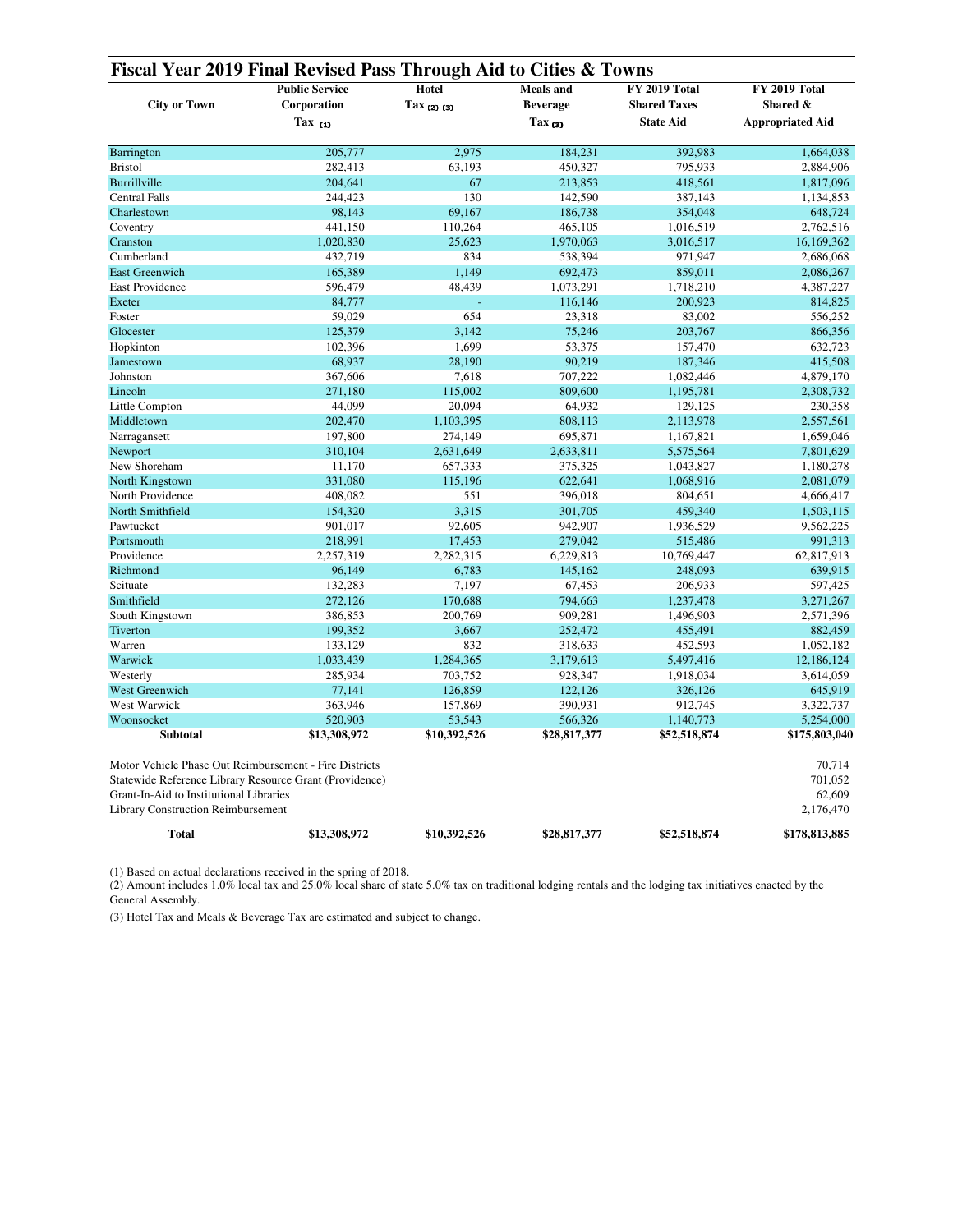| <b>Fiscal Year 2020 Enacted State Aid to Cities and Towns</b> |                                                        |                    |              |                      |                      |                      |                  |  |  |  |  |
|---------------------------------------------------------------|--------------------------------------------------------|--------------------|--------------|----------------------|----------------------|----------------------|------------------|--|--|--|--|
|                                                               | <b>Payment</b>                                         | <b>Distressed</b>  | <b>State</b> | <b>Motor Vehicle</b> | <b>Motor Vehicle</b> | <b>Motor Vehicle</b> | FY 2020 Total    |  |  |  |  |
| <b>City or Town</b>                                           | In Lieu of                                             | Community          | Library      | <b>Excise Tax</b>    | <b>Phase Out</b>     | <b>Excise Tax</b>    | Appropriated     |  |  |  |  |
|                                                               | <b>Tax Exempt</b>                                      | <b>Relief Fund</b> | Aid          | Reimbursement        | Reimbursement        | <b>Total</b>         | <b>State Aid</b> |  |  |  |  |
|                                                               | <b>Property</b>                                        |                    |              | <b>Base Amount</b>   |                      | Reimbursement (1)    |                  |  |  |  |  |
| <b>Barrington</b>                                             | 16,308                                                 |                    | 373,393      | 221,581              | 1,931,849            | 2,153,430            | 2,543,131.24     |  |  |  |  |
| <b>Bristol</b>                                                | 1,502,180                                              |                    | 190,040      | 109,436              | 773,899              | 883,335              | 2,575,555        |  |  |  |  |
| Burrillville                                                  | 100,313                                                |                    | 169,792      | 207,065              | 1,842,863            | 2,049,928            | 2,320,033        |  |  |  |  |
| <b>Central Falls</b>                                          | 775                                                    | 201,648            | 31,384       | 102,184              | 1,024,607            | 1,126,792            | 1,360,599        |  |  |  |  |
| Charlestown                                                   |                                                        |                    | 51,294       | 44,815               | 291,184              | 335,999              | 387,293          |  |  |  |  |
| Coventry                                                      |                                                        |                    | 226,403      | 251,244              | 1,828,797            | 2,080,041            | 2,306,445        |  |  |  |  |
| Cranston                                                      | 5,386,022                                              | 2,547,805          | 608,335      | 1,042,441            | 9,593,602            | 10,636,043           | 19,178,205       |  |  |  |  |
| Cumberland                                                    |                                                        |                    | 276,601      | 253,650              | 1,731,808            | 1,985,458            | 2,262,059        |  |  |  |  |
| <b>East Greenwich</b>                                         | 645,955                                                |                    | 126,645      | 84,112               | 447,797              | 531,908              | 1,304,508        |  |  |  |  |
| East Providence                                               | 246,077                                                |                    | 411,056      | 516,914              | 2,548,861            | 3,065,776            | 3,722,908        |  |  |  |  |
| Exeter                                                        |                                                        |                    | 51,067       | 93,419               | 659,126              | 752,546              | 803,612.94       |  |  |  |  |
| Foster                                                        |                                                        |                    | 32,632       | 74,174               | 571,377              | 645,551              | 678,183          |  |  |  |  |
| Glocester                                                     |                                                        |                    | 77,756       | 104,711              | 694,258              | 798,968              | 876,725          |  |  |  |  |
| Hopkinton                                                     |                                                        |                    | 35,868       | 72,384               | 518,187              | 590,572              | 626,440          |  |  |  |  |
| Jamestown                                                     |                                                        |                    | 104,748      | 22,334               | 107,632              | 129,966              | 234,714          |  |  |  |  |
| Johnston                                                      |                                                        | 532,972            | 116,724      | 437,352              | 4,172,284            | 4,609,636            | 5,259,331        |  |  |  |  |
| Lincoln                                                       |                                                        |                    | 204,936      | 206,198              | 888,712              | 1,094,910            | 1,299,846        |  |  |  |  |
| Little Compton                                                |                                                        |                    | 34,958       | 13,465               | 68,652               | 82,117               | 117,075          |  |  |  |  |
| Middletown                                                    |                                                        |                    | 141,336      | 76,147               | 286,917              | 363,064              | 504,400          |  |  |  |  |
| Narragansett                                                  |                                                        |                    | 181,959      | 61,720               | 312,022              | 373,742              | 555,701          |  |  |  |  |
| Newport                                                       | 1,590,280                                              |                    | 400,306      | 80,642               | 395,420              | 476,062              | 2,466,647        |  |  |  |  |
| New Shoreham                                                  |                                                        |                    | 89,742       | 6,910                | 57,755               | 64,665               | 154,407          |  |  |  |  |
| North Kingstown                                               | 1,136                                                  |                    | 290,338      | 192,589              | 721,944              | 914,533              | 1,206,006        |  |  |  |  |
| North Providence                                              |                                                        | 914,169            | 193,727      | 393,779              | 4,275,982            | 4,669,761            | 5,777,657        |  |  |  |  |
| North Smithfield                                              |                                                        |                    | 77,263       | 183,264              | 1,393,922            | 1,577,186            | 1,654,449        |  |  |  |  |
| Pawtucket                                                     | 579,677                                                | 1,400,733          | 406,135      | 821,285              | 8,657,534            | 9,478,819            | 11,865,364       |  |  |  |  |
| Portsmouth                                                    |                                                        |                    | 113,429      | 94,646               | 497,571              | 592,217              | 705,646          |  |  |  |  |
| Providence                                                    | 33,187,319                                             | 5,155,694          | 1,296,609    | 1,620,464            | 19,215,874           | 20,836,338           | 60,475,960       |  |  |  |  |
| Richmond                                                      |                                                        |                    | 24,428       | 66,710               | 429,787              | 496,496              | 520,925          |  |  |  |  |
| Scituate                                                      |                                                        |                    | 103,534      | 71,269               | 299,379              | 370,648              | 474,182          |  |  |  |  |
| Smithfield                                                    | 751,793                                                |                    | 297,671      | 267,692              | 1,944,282            | 2,211,973            | 3,261,437        |  |  |  |  |
| South Kingstown                                               | 208,804                                                |                    | 219,988      | 142,445              | 643,360              | 785,804              | 1,214,597        |  |  |  |  |
| Tiverton                                                      |                                                        |                    | 122,228      | 62,598               | 315,015              | 377,613              | 499,841          |  |  |  |  |
| Warren                                                        |                                                        |                    | 56,214       | 94,349               | 643,775              | 738,124              | 794,337          |  |  |  |  |
| Warwick                                                       | 1,704,861                                              |                    | 754,730      | 1,013,712            | 5,711,162            | 6,724,873            | 9,184,465        |  |  |  |  |
| Westerly                                                      | 168,006                                                |                    | 309,803      | 220,009              | 1,614,360            | 1,834,369            | 2.312.178        |  |  |  |  |
| West Greenwich                                                |                                                        |                    | 38,140       | 55,996               | 346,141              | 402,137              | 440,277          |  |  |  |  |
| West Warwick                                                  |                                                        | 859,102            | 158,885      | 238,429              | 1,677,699            | 1,916,128            | 2,934,116        |  |  |  |  |
| Woonsocket                                                    |                                                        | 772,334            | 198,313      | 377,867              | 5,038,413            | 5,416,280            | 6,386,926        |  |  |  |  |
| <b>Subtotal</b>                                               | \$46,089,504                                           | \$12,384,458       | \$8,598,411  | \$10,000,000         | \$84,173,809         | \$94,173,809         | \$161,246,182    |  |  |  |  |
|                                                               | Motor Vehicle Phase Out Reimbursement - Fire Districts |                    |              |                      | \$101,654            | 101,654              | 101,654          |  |  |  |  |
|                                                               | Statewide Reference Library Resource Grant             |                    | 701,052      |                      |                      |                      | 701,052          |  |  |  |  |
| Grant-In-Aid to Institutional Libraries                       |                                                        |                    | 62,609       |                      |                      |                      | 62,609           |  |  |  |  |
| Library Construction Reimbursement                            |                                                        |                    | 1,894,514    |                      |                      |                      | 1,894,514        |  |  |  |  |
| <b>Total</b>                                                  | \$46,089,504                                           | \$12,384,458       | \$11,256,586 | \$10,000,000         | \$84,275,463         | \$94,275,463         | \$164,006,011    |  |  |  |  |

(1) The base motor vehicle distribution is \$10 million. The additional amount of \$84.2 million in FY 2020 due to the implementation of the motor vehicle phase-out is estimated based on the 12/31/17 assessment data and will change once 12/31/18 assessment data is available in the fall of 2019. The state's FY 2020 motor vehicle reimbursement corresponds with the FY 2020 local fiscal year for all communities except for East Providence for which it corresponds with their FY 2019. An additional estimated amount of \$101,654 will be provided to all the fire districts in Lincoln. The amount owed to fire districts will be revised once we have received and reviewed final data. Note, due to the relationship of the local fiscal year, this table reflects a one-year delay in the implementation and reimbursement for the Lonsdale/Saylesville fire district pursuant to RIGL §44-34.1-2(b)(4). Currently only Lincoln's fire districts levy a tax on motor vehicles.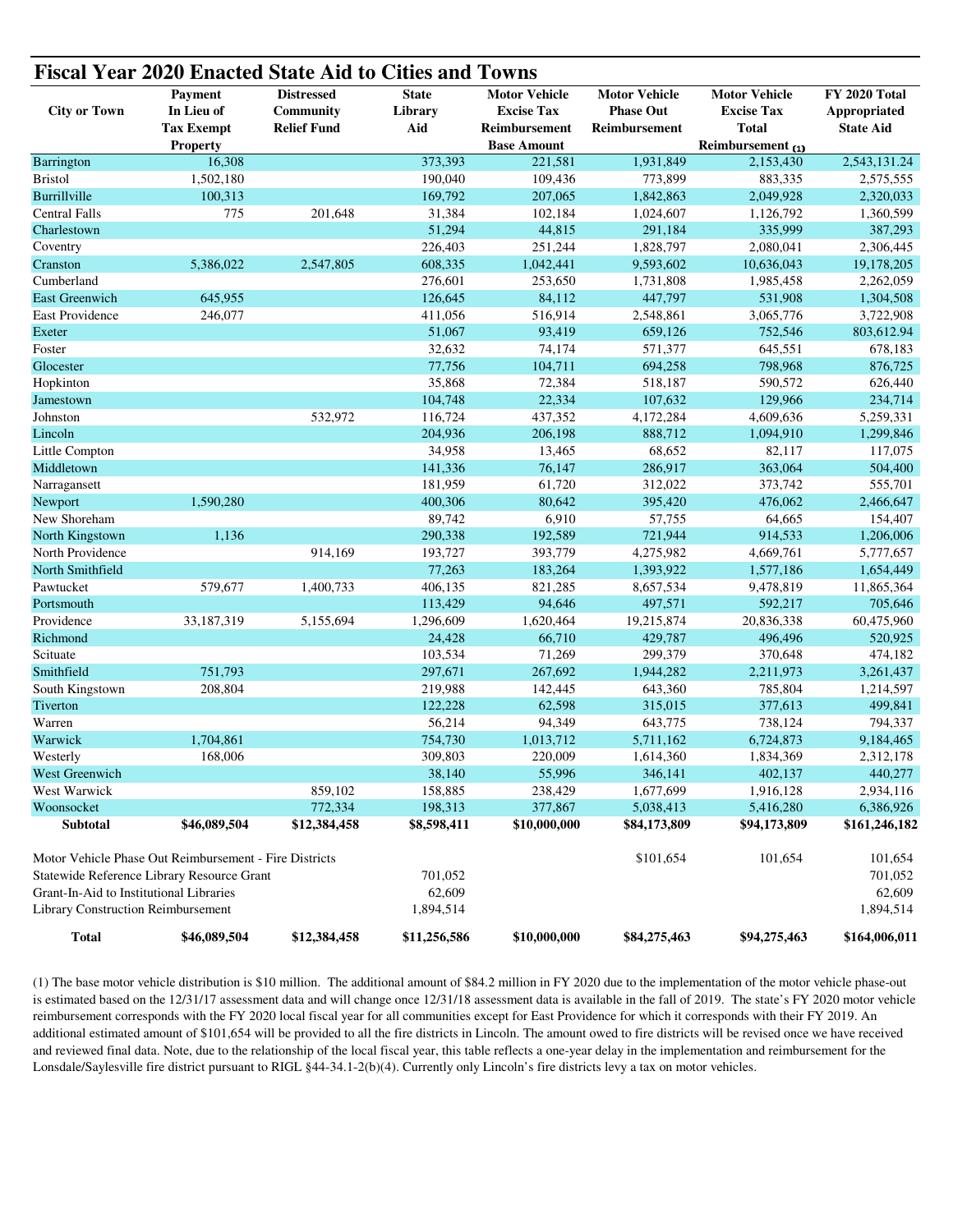| Fiscal Year 2020 Enacted Pass Through Aid to Cities & Towns | <b>Public Service</b> | Hotel           | <b>Meals</b> and | <b>FY 2020 Total</b> | FY 2020 Total           |
|-------------------------------------------------------------|-----------------------|-----------------|------------------|----------------------|-------------------------|
| <b>City or Town</b>                                         | Corporation           | Tax $(1)$ $(2)$ | <b>Beverage</b>  | <b>Shared Taxes</b>  | Shared &                |
|                                                             | Tax                   |                 | Tax $(2)$        | <b>State Aid</b>     | <b>Appropriated Aid</b> |
| Barrington                                                  | 204,412               | 2,975           | 190,758          | 398,145              | 2,941,276               |
| <b>Bristol</b>                                              | 281,297               | 64,150          | 466,280          | 811,726              | 3,387,281               |
| <b>Burrillville</b>                                         | 206,240               | 67              | 221,429          | 427,735              | 2,747,769               |
| <b>Central Falls</b>                                        | 244,455               | 130             | 147,641          | 392,227              | 1,752,826               |
| Charlestown                                                 | 97,833                | 69,478          | 193,354          | 360,665              | 747,957                 |
| Coventry                                                    | 439,541               | 112,054         | 481,581          | 1,033,175            | 3,339,620               |
| Cranston                                                    | 1,020,662             | 25,981          | 2,039,852        | 3,086,495            | 22,264,700              |
| Cumberland                                                  | 434,814               | 834             | 557,466          | 993,115              | 3,255,173               |
| East Greenwich                                              | 165,037               | 1,162           | 717,004          | 883,203              | 2,187,711               |
| East Providence                                             | 597,746               | 49,189          | 1,111,312        | 1,758,248            | 5,481,156               |
| Exeter                                                      | 85,216                |                 | 120,260          | 205,476              | 1,009,089               |
| Foster                                                      | 59,100                | 664             | 24,144           | 83,908               | 762,092                 |
| Glocester                                                   | 125,952               | 3,192           | 77,911           | 207,055              | 1,083,780               |
| Hopkinton                                                   | 102,244               | 1,712           | 55,266           | 159,222              | 785,662                 |
| Jamestown                                                   | 69,385                | 28,314          | 93,415           | 191,114              | 425,828                 |
| Johnston                                                    | 367,521               | 7,740           | 732,276          | 1,107,536            | 6,366,868               |
| Lincoln                                                     | 272,625               | 116,886         | 838,279          | 1,227,790            | 2,527,636               |
| Little Compton                                              | 44,379                | 20,193          | 67,232           | 131,804              | 248,879                 |
| Middletown                                                  | 202,925               | 1,120,912       | 836,740          | 2,160,577            | 2,664,977               |
| Narragansett                                                | 196,636               | 276,401         | 720,522          | 1,193,559            | 1,749,260               |
| Newport                                                     | 311,887               | 2,671,881       | 2,727,113        | 5,710,881            | 8,177,529               |
| New Shoreham                                                | 10,461                | 662,610         | 388,621          | 1,061,692            | 1,216,098               |
| North Kingstown                                             | 329,948               | 117,024         | 644,697          | 1,091,670            | 2,297,676               |
| North Providence                                            | 407,678               | 551             | 410,047          | 818,275              | 6,595,933               |
| North Smithfield                                            | 155,042               | 3,369           | 312,393          | 470,804              | 2,125,253               |
| Pawtucket                                                   | 904,592               | 94,076          | 976,310          | 1,974,978            | 13,840,342              |
| Portsmouth                                                  | 220,104               | 17,628          | 288,927          | 526,659              | 1,232,305               |
| Providence                                                  | 2,262,538             | 2,318,537       | 6,450,502        | 11,031,577           | 71,507,537              |
| Richmond                                                    | 95,892                | 6,848           | 150,304          | 253,044              | 773,969                 |
| Scituate                                                    | 132,708               | 7,311           | 69,843           | 209,862              | 684,044                 |
| Smithfield                                                  | 272,386               | 173,471         | 822,814          | 1,268,670            | 4,530,107               |
| South Kingstown                                             | 387,095               | 203,608         | 941,492          | 1,532,195            | 2,746,792               |
| Tiverton                                                    | 200,026               | 3,667           | 261,415          | 465,109              | 964,950                 |
| Warren                                                      | 132,242               | 832             | 329,920          | 462,993              | 1,257,331               |
| Warwick                                                     | 1,023,675             | 1,305,077       | 3,292,250        | 5,621,001            | 14,805,466              |
| Westerly                                                    | 285,179               | 714,619         | 961,234          | 1,961,032            | 4,273,210               |
| West Greenwich                                              | 77,111                | 128,912         | 126,452          | 332,475              | 772,752                 |
| West Warwick                                                | 361,849               | 160,444         | 404,779          | 927,073              | 3,861,188               |
| Woonsocket                                                  | 523,168               | 54,410          | 586,388          | 1,163,966            | 7,550,892               |
| <b>Subtotal</b>                                             | \$13,311,601          | \$10,546,907    | \$29,838,224     | \$53,696,731         | \$214,942,914           |
| Motor Vehicle Phase Out Reimbursement - Fire Districts      |                       |                 |                  |                      | 101,654                 |
| Statewide Reference Library Resource Grant (Providence)     |                       |                 |                  |                      | 701,052                 |
| Grant-In-Aid to Institutional Libraries                     |                       |                 |                  |                      | 62,609                  |
| <b>Library Construction Reimbursement</b>                   |                       |                 |                  |                      | 1,894,514               |
| <b>Total</b>                                                | \$13,311,601          | \$10,546,907    | \$29,838,224     | \$53,696,731         | \$217,702,743           |

(1) Amount includes 1.0% local tax and 25.0% local share of state 5.0% tax on traditional lodging rentals and the lodging tax initiatives enacted by the General Assembly.

(2) Hotel Tax and Meals & Beverage Tax are estimated and subject to change.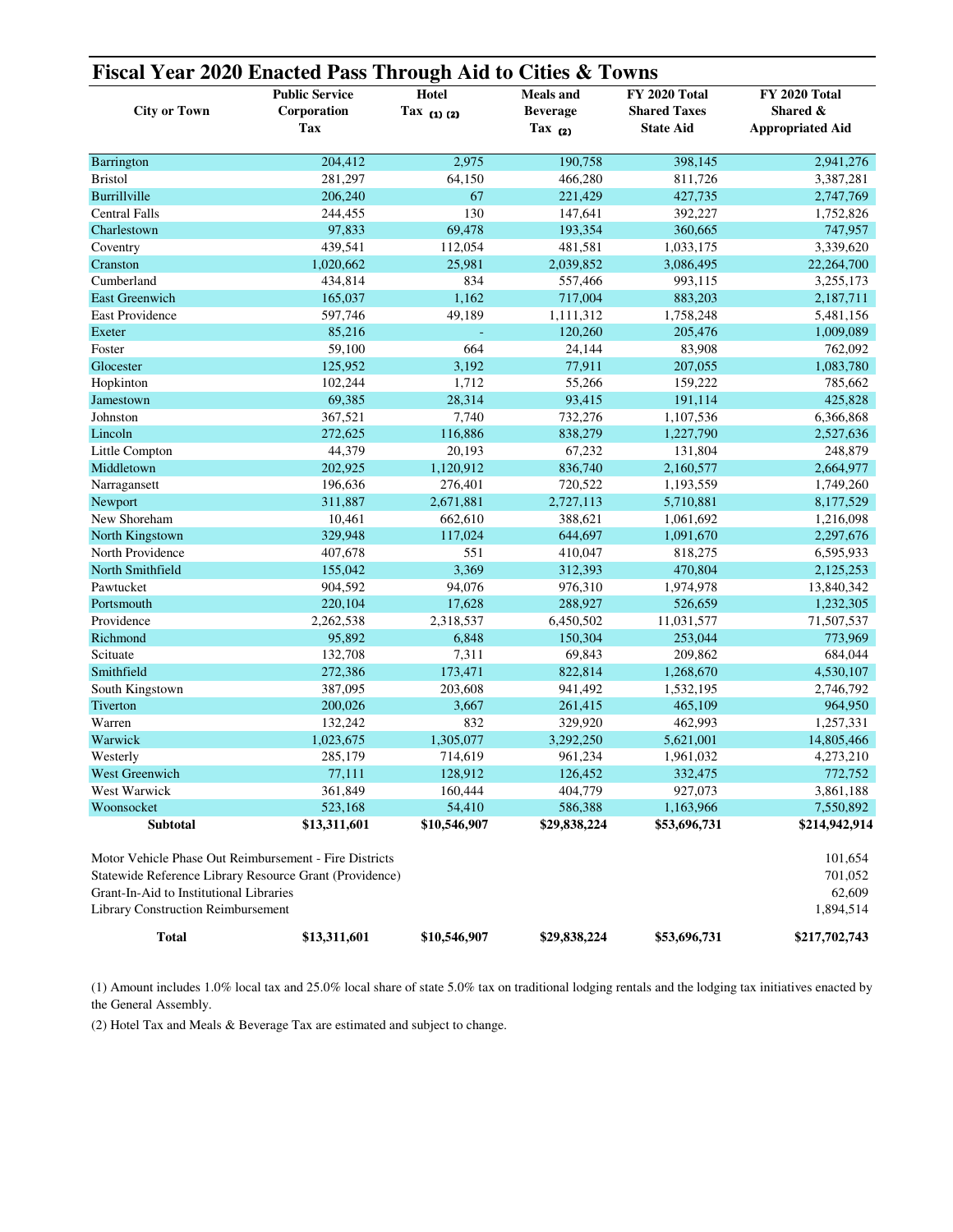|                                                                               | Changes in Formula Aid - FY 2020 Enacted vs. FY 2019 Final Revised                                   |                                                      |                                |                                                            |                                                           |                                                    |                                                   |
|-------------------------------------------------------------------------------|------------------------------------------------------------------------------------------------------|------------------------------------------------------|--------------------------------|------------------------------------------------------------|-----------------------------------------------------------|----------------------------------------------------|---------------------------------------------------|
| <b>City or Town</b>                                                           | <b>Payment</b><br>In Lieu of<br><b>Tax Exempt</b>                                                    | <b>Distressed</b><br>Community<br><b>Relief Fund</b> | <b>State</b><br>Library<br>Aid | <b>Motor Vehicle</b><br><b>Excise Tax</b><br>Reimbursement | <b>Motor Vehicle</b><br><b>Phase Out</b><br>Reimbursement | <b>Motor Vehicle</b><br><b>Excise Tax</b><br>Total | <b>Total</b><br>Appropriated<br><b>Difference</b> |
|                                                                               | Property                                                                                             |                                                      |                                | <b>Base Amount</b>                                         |                                                           | Reimbursement (1)                                  |                                                   |
| Barrington                                                                    | (1,206)                                                                                              | L,                                                   | (4,015)                        | L,                                                         | 1,277,297                                                 | 1,277,297                                          | 1,272,076                                         |
| <b>Bristol</b>                                                                | 166,906                                                                                              | $\overline{\phantom{a}}$                             | (2,531)                        | $\sim$                                                     | 322,207                                                   | 322,207                                            | 486,581                                           |
| Burrillville                                                                  | 2,040                                                                                                | $\omega$                                             | (3,648)                        | ÷                                                          | 923,106                                                   | 923,106                                            | 921,498                                           |
| <b>Central Falls</b>                                                          | (120)                                                                                                | (16, 110)                                            | 4,897                          | $\overline{\phantom{a}}$                                   | 624,222                                                   | 624,222                                            | 612,889                                           |
| Charlestown                                                                   | L.                                                                                                   |                                                      | 176                            |                                                            | 92,440                                                    | 92,440                                             | 92,616                                            |
| Coventry                                                                      | $\mathbb{Z}^2$                                                                                       | $\overline{a}$                                       | (6, 567)                       | $\sim$                                                     | 567,015                                                   | 567,015                                            | 560,447                                           |
| Cranston                                                                      | (17, 848)                                                                                            | 1,314,427                                            | 8,708                          | L,                                                         | 4,720,073                                                 | 4,720,073                                          | 6,025,360                                         |
| Cumberland                                                                    | $\overline{a}$                                                                                       |                                                      | (2,490)                        | Ĭ.                                                         | 550,428                                                   | 550,428                                            | 547,937                                           |
| <b>East Greenwich</b>                                                         | (13,901)                                                                                             | L.                                                   | (4,690)                        | ÷.                                                         | 95,843                                                    | 95,843                                             | 77,252                                            |
| <b>East Providence</b>                                                        | 1,840                                                                                                | $\overline{a}$                                       | (7, 587)                       | $\overline{\phantom{a}}$                                   | 1,059,639                                                 | 1,059,639                                          | 1,053,892                                         |
| Exeter                                                                        |                                                                                                      |                                                      | 1,700                          |                                                            | 188,010                                                   | 188,010                                            | 189,710                                           |
| Foster                                                                        | $\sim$                                                                                               |                                                      | (992)                          | $\overline{\phantom{a}}$                                   | 205,925                                                   | 205,925                                            | 204,933                                           |
| Glocester                                                                     | ÷,                                                                                                   |                                                      | (689)                          | $\sim$                                                     | 214,824                                                   | 214,824                                            | 214,135                                           |
| Hopkinton                                                                     | $\overline{\phantom{a}}$                                                                             | L,                                                   | 1,018                          | $\sim$                                                     | 150,169                                                   | 150,169                                            | 151,187                                           |
| Jamestown                                                                     |                                                                                                      | L                                                    | (18,968)                       |                                                            | 25,521                                                    | 25,521                                             | 6,553                                             |
| Johnston                                                                      | L,                                                                                                   | (532, 972)                                           | (3,862)                        | $\overline{\phantom{a}}$                                   | 1,999,442                                                 | 1,999,442                                          | 1,462,607                                         |
| Lincoln                                                                       |                                                                                                      | L.                                                   | 2,028                          | u,                                                         | 184,867                                                   | 184,867                                            | 186,895                                           |
| Little Compton                                                                | L,                                                                                                   |                                                      | 652                            | $\sim$                                                     | 15,189                                                    | 15,189                                             | 15,841                                            |
| Middletown                                                                    |                                                                                                      |                                                      | (4,265)                        |                                                            | 65,082                                                    | 65,082                                             | 60,816                                            |
| Narragansett                                                                  | $\sim$                                                                                               | $\overline{a}$                                       | (5,533)                        | $\sim$                                                     | 70,009                                                    | 70,009                                             | 64,476                                            |
| Newport                                                                       | 159,128                                                                                              | L.                                                   | (12, 172)                      | ÷.                                                         | 93,628                                                    | 93,628                                             | 240,583                                           |
| New Shoreham                                                                  | $\overline{a}$                                                                                       | $\overline{a}$                                       | 5,397                          | $\overline{\phantom{a}}$                                   | 12,559                                                    | 12,559                                             | 17,956                                            |
| North Kingstown                                                               | (626)                                                                                                | L,                                                   | 11,629                         |                                                            | 182,841                                                   | 182,841                                            | 193,843                                           |
| North Providence                                                              | $\overline{a}$                                                                                       | (86, 767)                                            | (4,219)                        | $\sim$                                                     | 2,006,878                                                 | 2,006,878                                          | 1,915,892                                         |
| North Smithfield                                                              |                                                                                                      |                                                      | (624)                          |                                                            | 611,298                                                   | 611,298                                            | 610,674                                           |
| Pawtucket                                                                     | 3,749                                                                                                | (107, 206)                                           | 15,490                         | $\sim$                                                     | 4,327,635                                                 | 4,327,635                                          | 4,239,668                                         |
| Portsmouth                                                                    |                                                                                                      |                                                      | (1,307)                        | ÷.                                                         | 231,126                                                   | 231,126                                            | 229,819                                           |
| Providence                                                                    | (310, 340)                                                                                           | (451, 137)                                           | 14,562                         | $\sim$                                                     | 9,174,408                                                 | 9,174,408                                          | 8,427,493                                         |
| Richmond                                                                      |                                                                                                      | L                                                    | (484)                          |                                                            | 129,588                                                   | 129,588                                            | 129,103                                           |
| Scituate                                                                      | $\overline{\phantom{a}}$                                                                             | $\overline{a}$                                       | (1,056)                        | $\overline{\phantom{a}}$                                   | 84,746                                                    | 84,746                                             | 83.690                                            |
| Smithfield                                                                    | (11,502)                                                                                             | ÷                                                    | 1,963                          | ÷                                                          | 1,237,188                                                 | 1,237,188                                          | 1,227,648                                         |
| South Kingstown                                                               | 1,793                                                                                                |                                                      | 6,108                          | $\overline{\phantom{a}}$                                   | 132,204                                                   | 132,204                                            | 140,104                                           |
| Tiverton                                                                      |                                                                                                      |                                                      | (395)                          |                                                            | 73,270                                                    | 73,270                                             | 72,874                                            |
| Warren                                                                        | $\sim$                                                                                               | $\overline{a}$                                       | (465)                          | $\overline{\phantom{a}}$                                   | 195,213                                                   | 195,213                                            | 194,748                                           |
| Warwick                                                                       | 16,998                                                                                               | L.                                                   | 17,063                         | ÷                                                          | 2,461,696                                                 | 2,461,696                                          | 2,495,757                                         |
| Westerly                                                                      | 3,091                                                                                                | $\overline{a}$                                       | (6,089)                        | $\overline{\phantom{a}}$                                   | 619,151                                                   | 619,151                                            | 616,153                                           |
| West Greenwich                                                                |                                                                                                      | L                                                    | 1,368                          |                                                            | 119,116                                                   | 119,116                                            | 120,484                                           |
| West Warwick                                                                  | $\overline{a}$                                                                                       | (45,057)                                             | (1, 339)                       | $\overline{a}$                                             | 570,520                                                   | 570,520                                            | 524,124                                           |
| Woonsocket                                                                    | ÷,                                                                                                   | (75, 177)                                            | 1,232                          | $\mathbf{r}$                                               | 2,347,645                                                 | 2,347,645                                          | 2,273,699                                         |
| <b>Subtotal</b>                                                               | \$0                                                                                                  | $(\$0)$                                              | \$0                            | \$0                                                        | \$37,962,016                                              | \$37,962,016                                       | \$37,962,016                                      |
|                                                                               | Motor Vehicle Phase Out Reimbursement - Fire Districts<br>Statewide Reference Library Resource Grant |                                                      |                                |                                                            | 30,940                                                    | 30,940                                             | 30,940                                            |
| Grant-In-Aid to Institutional Libraries<br>Library Construction Reimbursement |                                                                                                      |                                                      | (281,956)                      |                                                            |                                                           |                                                    | (281, 956)                                        |
| <b>Total</b>                                                                  | \$0                                                                                                  | $(\$0)$                                              | $(\$281,956)$                  | \$0                                                        | \$37,992,956                                              | \$37,992,956                                       | \$37,711,000                                      |

(1) The base motor vehicle distribution is \$10 million. The additional amount of \$84.2 million in FY 2020 due to the implementation of the motor vehicle phase-out is estimated based on the 12/31/17 assessment data and will change once 12/31/18 assessment data is available in the fall of 2019. The state's FY 2020 motor vehicle reimbursement corresponds with the FY 2020 local fiscal year for all communities except for East Providence for which it corresponds with their FY 2019. An additional estimated amount of \$101,654 will be provided to all the fire districts in Lincoln. The amount owed to fire districts will be revised once we have received and reviewed final data. Note, due to the relationship of the local fiscal year, this table reflects a one-year delay in the implementation and reimbursement for the Lonsdale/Saylesville fire district pursuant to RIGL §44- 34.1-2(b)(4). Currently only Lincoln's fire districts levy a tax on motor vehicles.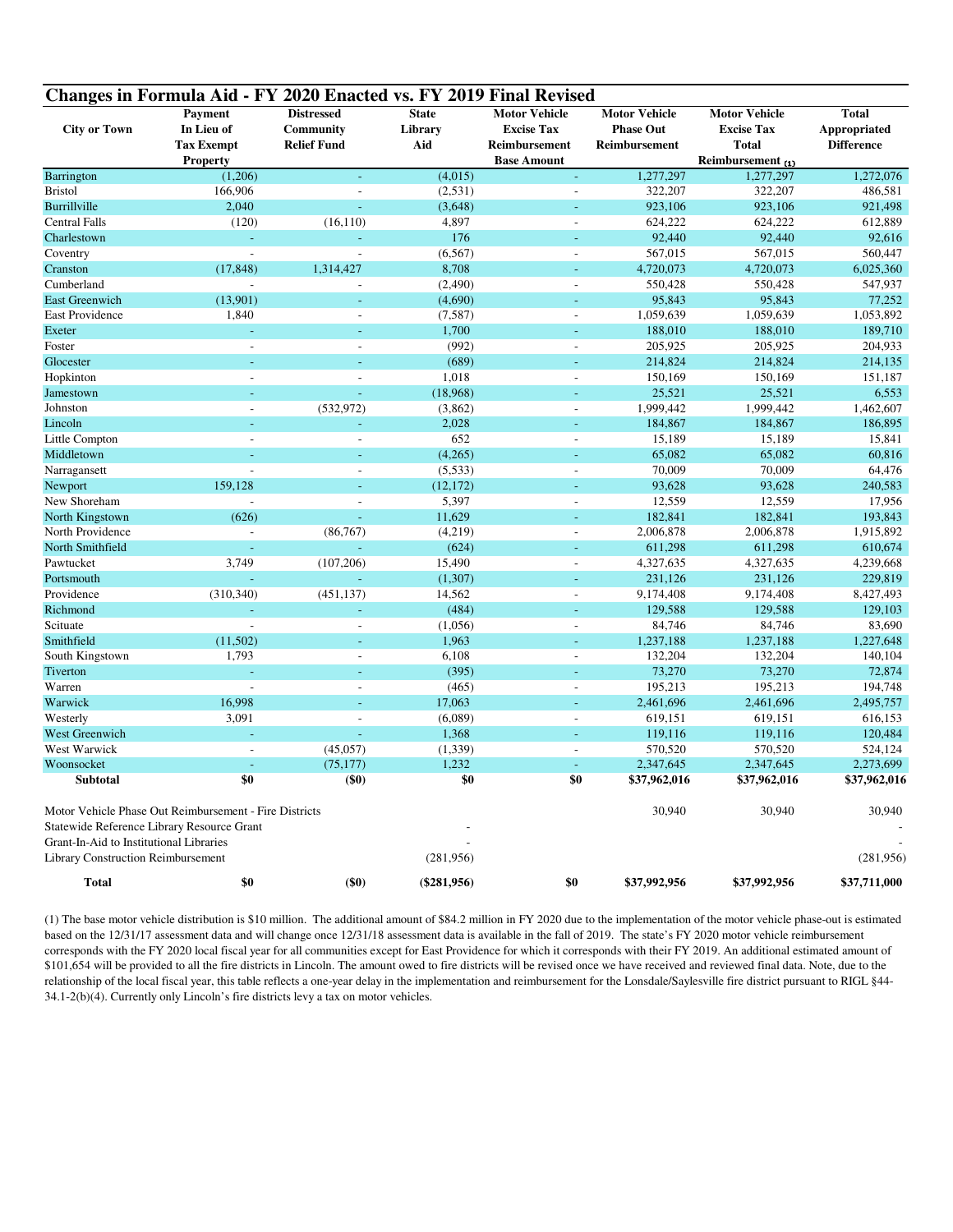| Changes in Formula Aid - FY 2020 Enacted vs. FY 2019 Final Revised                                                |                       |                      |                  |                     |                      |  |  |  |  |  |
|-------------------------------------------------------------------------------------------------------------------|-----------------------|----------------------|------------------|---------------------|----------------------|--|--|--|--|--|
|                                                                                                                   | <b>Public Service</b> | <b>Hotel</b>         | <b>Meals</b> and | <b>Total</b>        | <b>Total</b>         |  |  |  |  |  |
| <b>City or Town</b>                                                                                               | Corporation           | Tax $(1)$ $(2)$      | <b>Beverage</b>  | <b>Pass Through</b> | <b>All State Aid</b> |  |  |  |  |  |
|                                                                                                                   | <b>Tax</b>            |                      | Tax $(2)$        | <b>State Aid</b>    | <b>Difference</b>    |  |  |  |  |  |
|                                                                                                                   |                       |                      |                  | <b>Difference</b>   |                      |  |  |  |  |  |
| Barrington                                                                                                        | (1, 364)              | L                    | 6,526            | 5,162               | 1,277,238            |  |  |  |  |  |
| <b>Bristol</b>                                                                                                    | (1, 116)              | 957                  | 15,953           | 15,794              | 502,375              |  |  |  |  |  |
| <b>Burrillville</b>                                                                                               | 1,599                 | L,                   | 7,576            | 9,175               | 930,672              |  |  |  |  |  |
| <b>Central Falls</b>                                                                                              | 33                    | $\overline{a}$       | 5,051            | 5,084               | 617,973              |  |  |  |  |  |
| Charlestown                                                                                                       | (310)                 | 312                  | 6,615            | 6,617               | 99,233               |  |  |  |  |  |
| Coventry                                                                                                          | (1,609)               | 1,790                | 16,476           | 16,657              | 577,104              |  |  |  |  |  |
| Cranston                                                                                                          | (168)                 | 358                  | 69,789           | 69,978              | 6,095,339            |  |  |  |  |  |
| Cumberland                                                                                                        | 2,095                 | $\overline{a}$       | 19,072           | 21,168              | 569,105              |  |  |  |  |  |
| <b>East Greenwich</b>                                                                                             | (351)                 | 13                   | 24,531           | 24,192              | 101,444              |  |  |  |  |  |
| <b>East Providence</b>                                                                                            | 1,267                 | 750                  | 38,021           | 40,038              | 1,093,930            |  |  |  |  |  |
| Exeter                                                                                                            | 439                   | L,                   | 4,114            | 4,554               | 194,264              |  |  |  |  |  |
| Foster                                                                                                            | 71                    | 10                   | 826              | 906                 | 205,839              |  |  |  |  |  |
| Glocester                                                                                                         | 573                   | 50                   | 2,666            | 3,288               | 217,424              |  |  |  |  |  |
| Hopkinton                                                                                                         | (152)                 | 13                   | 1,891            | 1,751               | 152,939              |  |  |  |  |  |
| Jamestown                                                                                                         | 448                   | 124                  | 3,196            | 3,768               | 10,321               |  |  |  |  |  |
| Johnston                                                                                                          | (85)                  | 122                  | 25,053           | 25,090              | 1,487,697            |  |  |  |  |  |
| Lincoln                                                                                                           | 1,446                 | 1,884                | 28,680           | 32,009              | 218,905              |  |  |  |  |  |
| Little Compton                                                                                                    | 280                   | 99                   | 2,300            | 2,679               | 18,520               |  |  |  |  |  |
| Middletown                                                                                                        | 455                   | 17,517               | 28,627           | 46,599              | 107,415              |  |  |  |  |  |
| Narragansett                                                                                                      | (1, 164)              | 2,252                | 24,651           | 25,738              | 90,214               |  |  |  |  |  |
| Newport                                                                                                           | 1,783                 | 40,232               | 93,302           | 135,317             | 375,900              |  |  |  |  |  |
| New Shoreham                                                                                                      | (708)                 | 5,277                | 13,296           | 17,864              | 35,821               |  |  |  |  |  |
| North Kingstown                                                                                                   | (1, 132)              | 1,828                | 22,057           | 22,753              | 216,597              |  |  |  |  |  |
| North Providence                                                                                                  | (405)                 | $\overline{a}$<br>54 | 14,029           | 13,624              | 1,929,516            |  |  |  |  |  |
| North Smithfield<br>Pawtucket                                                                                     | 722<br>3,575          | 1,472                | 10,688           | 11,464              | 622,138              |  |  |  |  |  |
| Portsmouth                                                                                                        | 1,113                 | 175                  | 33,402<br>9,885  | 38,449<br>11,173    | 4,278,117<br>240,992 |  |  |  |  |  |
| Providence                                                                                                        | 5,219                 | 36,222               | 220,689          | 262,130             | 8,689,623            |  |  |  |  |  |
| Richmond                                                                                                          | (257)                 | 65                   | 5,142            | 4,951               | 134,054              |  |  |  |  |  |
| Scituate                                                                                                          | 425                   | 115                  | 2,390            | 2,929               | 86,619               |  |  |  |  |  |
| Smithfield                                                                                                        | 260                   | 2,782                | 28,151           | 31,192              | 1,258,840            |  |  |  |  |  |
| South Kingstown                                                                                                   | 242                   | 2,839                | 32,211           | 35,292              | 175,396              |  |  |  |  |  |
| Tiverton                                                                                                          | 674                   | L,                   | 8,944            | 9,617               | 82,492               |  |  |  |  |  |
| Warren                                                                                                            | (887)                 | $\overline{a}$       | 11,287           | 10,400              | 205,149              |  |  |  |  |  |
| Warwick                                                                                                           | (9,764)               | 20,713               | 112,637          | 123,585             | 2,619,342            |  |  |  |  |  |
| Westerly                                                                                                          | (755)                 | 10,867               | 32,886           | 42,998              | 659,151              |  |  |  |  |  |
| <b>West Greenwich</b>                                                                                             | (29)                  | 2,053                | 4,326            | 6,350               | 126,834              |  |  |  |  |  |
| West Warwick                                                                                                      | (2,096)               | 2,575                | 13,849           | 14,327              | 538,451              |  |  |  |  |  |
| Woonsocket                                                                                                        | 2,265                 | 866                  | 20,062           | 23,193              | 2,296,892            |  |  |  |  |  |
| <b>Subtotal</b>                                                                                                   | \$2,629               | \$154,381            | \$1,020,847      | \$1,177,857         | \$39,139,873         |  |  |  |  |  |
|                                                                                                                   |                       |                      |                  |                     |                      |  |  |  |  |  |
| Motor Vehicle Phase Out Reimbursement - Fire Districts<br>Statewide Reference Library Resource Grant (Providence) |                       |                      |                  |                     | 30,940               |  |  |  |  |  |
| Grant-In-Aid to Institutional Libraries                                                                           |                       |                      |                  |                     |                      |  |  |  |  |  |
| <b>Library Construction Reimbursement</b>                                                                         |                       |                      |                  |                     | (281, 956)           |  |  |  |  |  |
| Total                                                                                                             | \$2,629               | \$154,381            | \$1,020,847      | \$1,177,857         | \$38,888,857         |  |  |  |  |  |

(1) Amount includes 1.0% local tax and 25.0% local share of state 5.0% tax on traditional lodging rentals and the lodging tax initiatives enacted by the General Assembly.

(2) Hotel Tax and Meals & Beverage Tax are estimated and subject to change.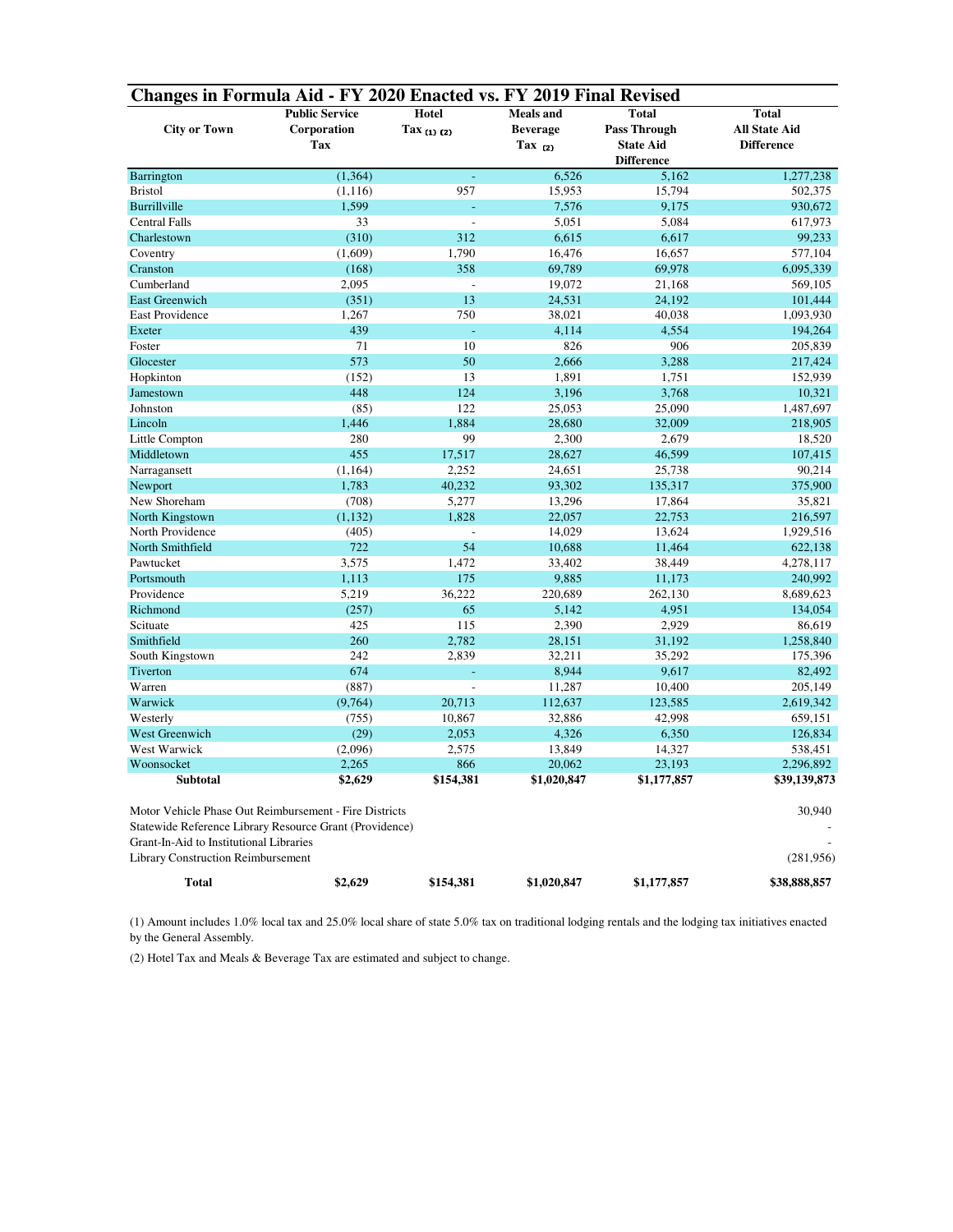## **Education Aid**

**Data compiled by the Rhode Island Department of Education**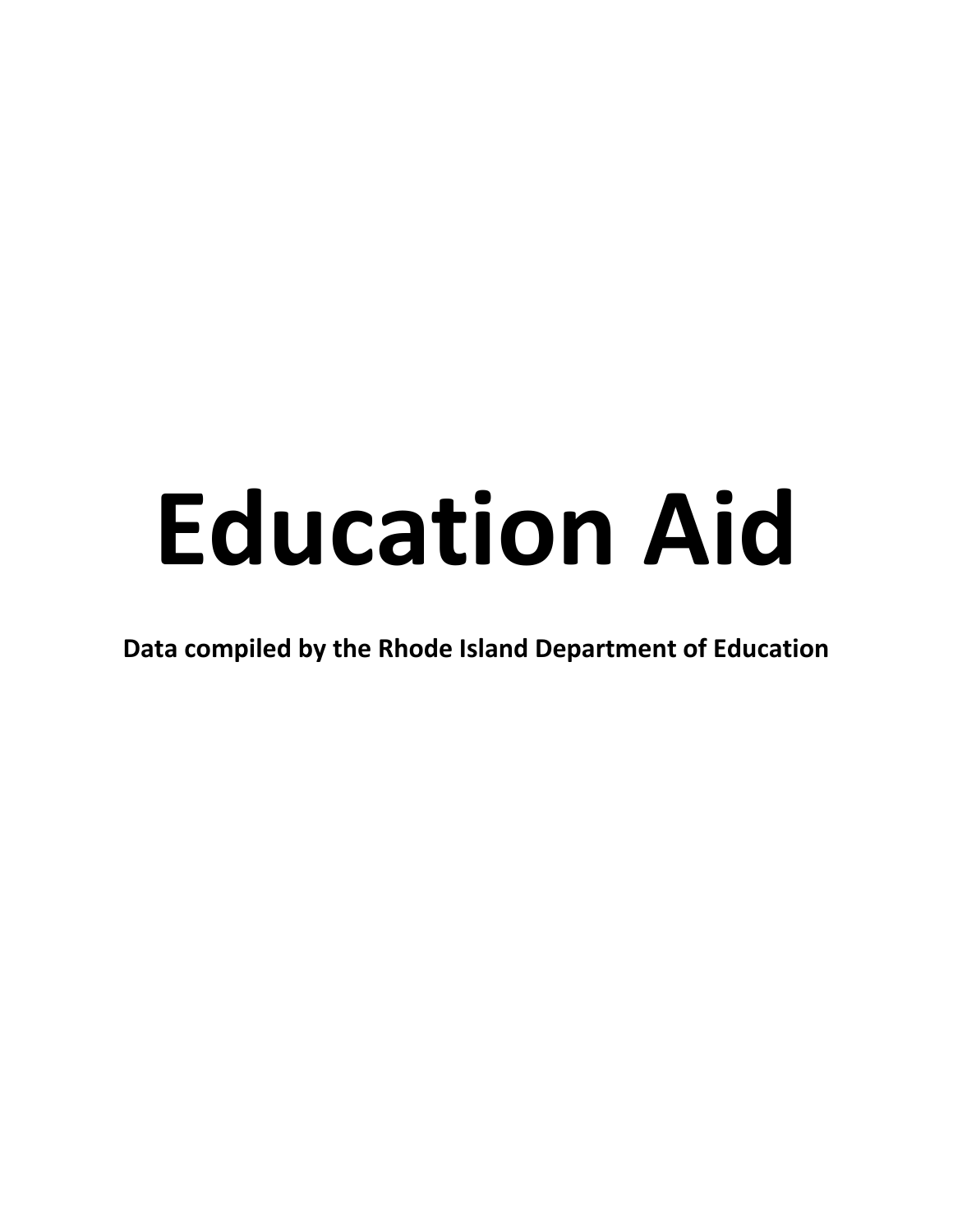\*\* \*\*\*

|                         | Α                                | В             | C                 | $A + B + C + D = E$     | F          | G           | H             | $E+F+G+H=I$   |                          | Κ           | $I+J+K=L$     |
|-------------------------|----------------------------------|---------------|-------------------|-------------------------|------------|-------------|---------------|---------------|--------------------------|-------------|---------------|
|                         | FY 2019                          | FY 2020       | Adjustment        | FY 2020                 |            | High-Cost   | Regional      | FY 2020       | Non-Public               | English     | FY 2020       |
|                         | Formula<br>(excludes group home) | Formula       | for FY 2019       | Formula                 | Group Home | Special Ed. | Transporation | Education     | Transportation<br>Offset | Learner     | Total         |
| LEA                     |                                  | \$ Change     | property tax data | Aid                     | Aid        | Categorical | Categorical   | Aid           |                          | Categorical | Aid           |
| <b>BARRINGTON</b>       | \$5,290,812                      | \$402,909     | \$0               | \$5,693,721             | \$0        | \$86,831    | \$0           | \$5,780,552   | \$89.901                 | \$2,490     | \$5,872,943   |
| <b>BURRILLVILLE</b>     | \$12,310,750                     | \$556,032     | \$59,789          | \$12,926,571            | \$80,022   | \$99,609    | \$0           | \$13,106,202  | \$57,537                 | \$892       | \$13,164,631  |
| <b>CENTRAL FALLS</b>    | \$40,752,939                     | \$723,711     | \$0               | \$41,476,650            | \$0        | \$54,570    | \$0           | \$41,531,220  | \$42,211                 | \$425,097   | \$41,998,528  |
| <b>CHARIHO</b>          | \$76,641                         | (538, 321)    | \$0               | \$38,320                | \$0        | \$80,119    | \$1,722,327   | \$1,840,766   | \$307,037                | \$796       | \$2,148,599   |
| CHARLESTOWN             | \$1,598,581                      | (555, 393)    | \$0               | \$1,543,188             | \$0        | \$0         | \$0           | \$1,543,188   | \$0                      | \$0         | \$1,543,188   |
| <b>COVENTRY</b>         | \$22,643,353                     | \$1,567,541   | \$121,803         | \$24,332,697            | \$83,543   | \$31,586    | \$0           | \$24,447,826  | \$9,887                  | \$5,293     | \$24,463,006  |
| CRANSTON                | \$60,596,918                     | \$3,722,804   | \$0               | \$64,319,722            | \$37,602   | \$358,443   | \$0           | \$64,715,767  | \$767,021                | \$141,104   | \$65,623,892  |
| <b>CUMBERLAND</b>       | \$20,634,323                     | \$699,016     | \$214,114         | \$21,547,453            | \$0        | \$52,066    | \$0           | \$21,599,519  | \$64,197                 | \$23,118    | \$21,686,834  |
| <b>EAST GREENWICH</b>   | \$2,950,351                      | (5418, 821)   | \$0               | \$2,531,530             | \$0        | \$127,445   | \$0           | \$2,658,975   | \$65,132                 | \$640       | \$2,724,747   |
| <b>EAST PROVIDENCE</b>  | \$34,957,824                     | \$449,541     | \$65,480          | \$35,472,845            | \$509,554  | \$240,520   | \$0           | \$36,222,919  | \$2,056                  | \$57,735    | \$36,282,710  |
| <b>FOSTER</b>           | \$1,101,212                      | \$44,900      | \$3,628           | \$1,149,740             | \$0        | \$48,539    | \$0           | \$1,198,279   | \$16,679                 | \$0         | \$1,214,958   |
| <b>FOSTER-GLOC</b>      | \$4,576,385                      | \$86,681      | \$13,083          | \$4,676,149             | \$0        | \$58,113    | \$533,798     | \$5,268,060   | \$0                      | \$0         | \$5,268,060   |
| <b>GLOCESTER</b>        | \$2,294,441                      | ( \$134, 932) | \$4,829           | \$2,164,338             | \$0        | \$89,319    | \$0           | \$2,253,657   | \$18,702                 | \$0         | \$2,272,359   |
| <b>HOPKINTON</b>        | \$5,222,822                      | ( \$65, 280]  | \$12,319          | \$5,169,861             | \$0        | \$0         | \$0           | \$5,169,861   | \$0                      | \$0         | \$5,169,861   |
| <b>JAMESTOWN</b>        | \$464,161                        | (538, 262)    | \$0               | \$425,899               | \$0        | \$40,076    | \$0           | \$465,975     | \$0                      | \$0         | \$465,975     |
| <b>JOHNSTON</b>         | \$17,985,420                     | ( \$189, 191) | \$97,428          | \$17,893,657            | \$0        | \$154,382   | \$0           | \$18,048,039  | \$210,445                | \$30,507    | \$18,288,991  |
| <b>LINCOLN</b>          | \$12,031,312                     | \$2,122,861   | \$115,567         | \$14,269,740            | \$89,418   | \$53,230    | \$0           | \$14,412,388  | \$0                      | \$6,432     | \$14,418,820  |
| <b>LITTLE COMPTON</b>   | \$355,487                        | \$48,043      | \$0               | \$403,530               | \$0        | \$0         | \$0           | \$403,530     | \$0                      | \$65        | \$403,595     |
| MIDDLETOWN              | \$7,718,262                      | ( \$185,069)  | \$0               | \$7,533,193             | \$0        | \$46,830    | \$0           | \$7,580,023   | \$0                      | \$12,439    | \$7,592,462   |
| NARRAGANSETT            | \$2,280,362                      | (562, 445)    | \$0               | \$2,217,917             | \$0        | \$37,420    | \$0           | \$2,255,337   | \$0                      | \$498       | \$2,255,835   |
| <b>NEW SHOREHAM</b>     | \$156,532                        | (\$26,070)    | \$0               | \$130,462               | \$0        | \$1,875     | \$0           | \$132,337     | \$0                      | \$493       | \$132,830     |
| <b>NEWPORT</b>          | \$12,234,060                     | \$143,193     | \$0               | \$12,377,253            | \$145,520  | \$4,318     | \$0           | \$12,527,091  | \$0                      | \$53,888    | \$12,580,979  |
| <b>NORTH KINGSTOWN</b>  | \$10,044,602                     | (527, 428)    | \$400,298         | \$10,417,472            | \$0        | \$68,817    | \$0           | \$10,486,289  | \$0                      | \$6,541     | \$10,492,830  |
| NORTH PROVIDENCE        | \$22,862,888                     | ( \$36, 547]  |                   | $$69,666$ $$22,896,007$ | \$148,781  | \$162,128   | \$0           | \$23,206,916  | \$145,220                | \$30,103    | \$23,382,239  |
| <b>NORTH SMITHFIELD</b> | \$6,040,807                      | ( \$368, 848] | \$44,340          | \$5,716,299             | \$100,435  | \$54,110    | \$0           | \$5,870,844   | \$10,923                 | \$2,456     | \$5,884,223   |
| <b>PAWTUCKET</b>        | \$87,472,187                     | \$2,094,879   | \$56,353          | \$89,623,419            | \$126,901  | \$906,355   | \$0           | \$90,656,675  | \$187,773                | \$461,946   | \$91,306,394  |
| PORTSMOUTH              | \$3,637,712                      | ( \$229, 795) | \$20,834          | \$3,428,751             | \$557,258  | \$62,428    | \$0           | \$4,048,437   | \$0                      | \$463       | \$4,048,900   |
| <b>PROVIDENCE</b>       | \$250,190,833                    | \$9,121,236   | \$0               | \$259,312,069           | \$476,104  | \$731,507   | \$0           | \$260,519,680 | \$314,329                | \$2,984,872 | \$263,818,881 |
| RICHMOND                | \$4,596,330                      | \$31,653      | \$12,602          | \$4,640,585             | \$0        | \$0         | \$0           | \$4,640,585   | \$0                      | \$0         | \$4,640,585   |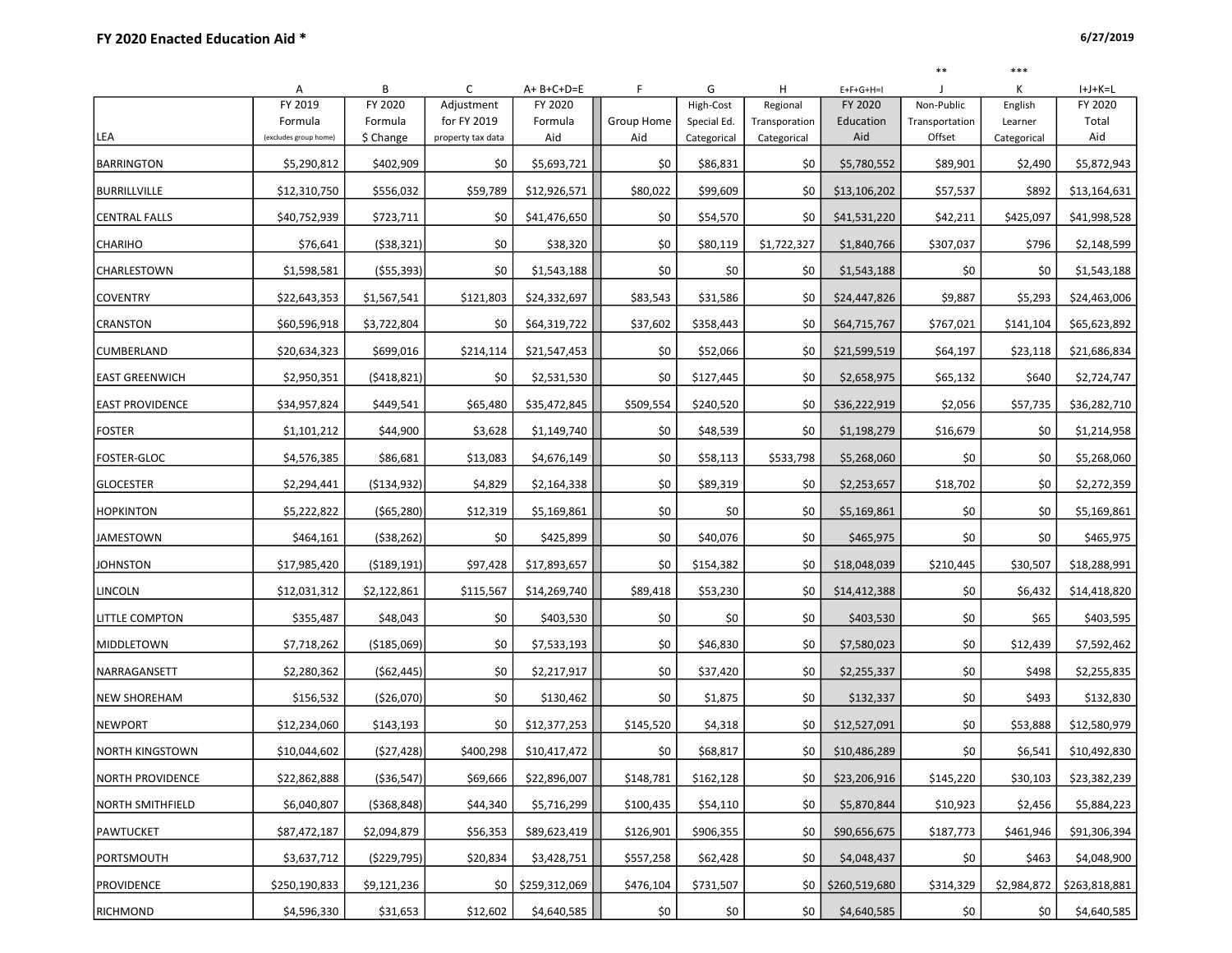\*\* \*\*\*

|                                 | Α                     | В             | C                 | A+B+C+D=E     | F           | G           | H             | $E+F+G+H=I$   | $\mathbf{J}$   | Κ           | $I+J+K=L$     |
|---------------------------------|-----------------------|---------------|-------------------|---------------|-------------|-------------|---------------|---------------|----------------|-------------|---------------|
|                                 | FY 2019               | FY 2020       | Adjustment        | FY 2020       |             | High-Cost   | Regional      | FY 2020       | Non-Public     | English     | FY 2020       |
|                                 | Formula               | Formula       | for FY 2019       | Formula       | Group Home  | Special Ed. | Transporation | Education     | Transportation | Learner     | Total         |
| LEA                             | (excludes group home) | \$ Change     | property tax data | Aid           | Aid         | Categorical | Categorical   | Aid           | Offset         | Categorical | Aid           |
| <b>SCITUATE</b>                 | \$3,238,501           | ( \$492, 376) | \$21,334          | \$2,767,459   | \$0         | \$31,792    | \$0           | \$2,799,251   | \$25,059       | \$0         | \$2,824,310   |
| SMITHFIELD                      | \$7,537,638           | (\$1,518,839) | \$62,464          | \$6,081,263   | \$219,137   | \$70,005    | \$0           | \$6,370,405   | \$85,863       | \$1,263     | \$6,457,531   |
| <b>SOUTH KINGSTOWN</b>          | \$5,840,706           | ( \$746, 407) | \$8,042           | \$5,102,341   | \$118,333   | \$97,103    | \$0           | \$5,317,777   | \$112,448      | \$3,092     | \$5,433,317   |
| <b>TIVERTON</b>                 | \$6,667,683           | \$456,679     | \$42,408          | \$7,166,770   | \$0         | \$71,478    | \$0           | \$7,238,248   | \$0            | \$1,527     | \$7,239,775   |
| <b>WARWICK</b>                  | \$36,725,883          | \$1,201,310   | \$252,111         | \$38,179,304  | \$279,648   | \$275,420   | \$0           | \$38,734,372  | \$4,249        | \$22,495    | \$38,761,116  |
| <b>WEST WARWICK</b>             | \$26,108,923          | \$831,399     | \$68,793          | \$27,009,115  | \$0         | \$0         | \$0           | \$27,009,115  | \$64,184       | \$20,833    | \$27,094,132  |
| WESTERLY                        | \$8,566,631           | ( \$16, 365)  | \$0               | \$8,550,266   | \$0         | \$100,789   | \$0           | \$8,651,055   | \$0            | \$5,534     | \$8,656,589   |
| <b>WOONSOCKET</b>               | \$62,092,562          | \$1,514,438   | \$0               | \$63,607,000  | \$44,244    | \$61,743    | \$0           | \$63,712,987  | \$12,488       | \$255,356   | \$63,980,831  |
| <b>BRISTOL-WARREN REGIONAL</b>  | \$13,259,906          | (5237, 393)   | \$24,269          | \$13,046,782  | \$90,976    | \$95,476    | \$1,277,288   | \$14,510,522  | \$302,735      | \$8,461     | \$14,821,718  |
| <b>BRISTOL</b>                  | \$5,859,252           | (5177,503)    | \$14,406          | \$5,696,155   |             |             |               |               |                |             |               |
| <b>WARREN</b>                   | \$7,400,654           | (559, 890)    | \$9,863           | \$7,350,627   |             |             |               |               |                |             |               |
| <b>EXETER-W. GREEN REGIONAL</b> | \$4,728,793           | \$309,620     | \$0               | \$5,038,413   | \$125,677   | \$42,047    | \$1,089,263   | \$6,295,400   | \$122,608      | \$1,473     | \$6,419,481   |
| <b>EXETER</b>                   | \$2,118,267           | (551, 842)    | \$0               | \$2,066,425   |             |             |               |               |                |             |               |
| <b>WEST GREENWICH</b>           | \$2,610,526           | \$361,462     | \$0               | \$2,971,988   |             |             |               |               |                |             |               |
| <b>Subtotal District Aid</b>    | \$827,845,533         | \$21,240,664  | \$1,791,554       | \$850,877,751 | \$3,233,153 | \$4,496,489 | \$4,622,676   | \$863,230,069 | \$3,038,684    | \$4,567,902 | \$870,836,655 |
|                                 |                       |               |                   |               |             |             |               |               |                |             |               |
| <b>ACADEMY CAREER EXPL.</b>     | \$2,227,727           | (55, 795)     | \$0               | \$2,221,932   | \$0         | \$0         | \$0           | \$2,221,932   | \$0            | \$9,678     | \$2,231,610   |
| <b>ACHIEVEMENT FIRST</b>        | \$11,647,816          | \$2,858,991   | \$0               | \$14,506,807  | \$0         | \$0         | \$0           | \$14,506,807  | \$0            | \$80,797    | \$14,587,604  |
| <b>BEACON</b>                   | \$2,848,622           | \$190,496     | \$2,477           | \$3,041,595   | \$0         | \$0         | \$0           | \$3,041,595   | \$0            | \$487       | \$3,042,082   |
| <b>BLACKSTONE ACADEMY</b>       | \$3,736,546           | \$162,199     | \$0               | \$3,898,745   | \$0         | \$0         | \$0           | \$3,898,745   | \$0            | \$5,204     | \$3,903,949   |
| <b>BLACKSTONE VALLEY PREP</b>   | \$16,949,496          | \$2,661,785   | \$39,655          | \$19,650,936  | \$0         | \$0         | \$0           | \$19,650,936  | \$0            | \$51,284    | \$19,702,220  |
| <b>CHARETTE</b>                 | \$921,368             | \$541,214     | \$0               | \$1,462,582   | \$0         | \$0         | \$0           | \$1,462,582   | \$0            | \$0         | \$1,462,582   |
| <b>COMPASS</b>                  | \$422,155             | \$73,373      | \$4,053           | \$499,581     | \$0         | \$0         | \$0           | \$499,581     | \$0            | \$0         | \$499,581     |
| <b>GREENE SCHOOL</b>            | \$1,190,698           | \$68,094      | \$4,276           | \$1,263,068   | \$0         | \$0         | \$0           | \$1,263,068   | \$0            | \$557       | \$1,263,625   |
| <b>HIGHLANDER</b>               | \$5,808,501           | \$404,702     | \$0               | \$6,213,203   | \$0         | \$3,511     | \$0           | \$6,216,714   | \$0            | \$35,940    | \$6,252,654   |
| <b>HOPE ACADEMY</b>             | \$1,813,351           | \$413,721     | \$0               | \$2,227,072   | \$0         | \$0         | \$0           | \$2,227,072   | \$0            | \$9,169     | \$2,236,241   |
| INTERNATIONAL                   | \$3,380,912           | \$77,987      | \$0               | \$3,458,899   | \$0         | \$0         | \$0           | \$3,458,899   | \$0            | \$46,607    | \$3,505,506   |
| <b>KINGSTON HILL</b>            | \$543,753             | \$126,119     | \$6,470           | \$676,342     | \$0         | \$0         | \$0           | \$676,342     | \$0            | \$0         | \$676,342     |
| <b>LEARNING COMM</b>            | \$6,455,494           | \$375,645     | \$0               | \$6,831,139   | \$0         | \$0         | \$0           | \$6,831,139   | \$0            | \$62,361    | \$6,893,500   |